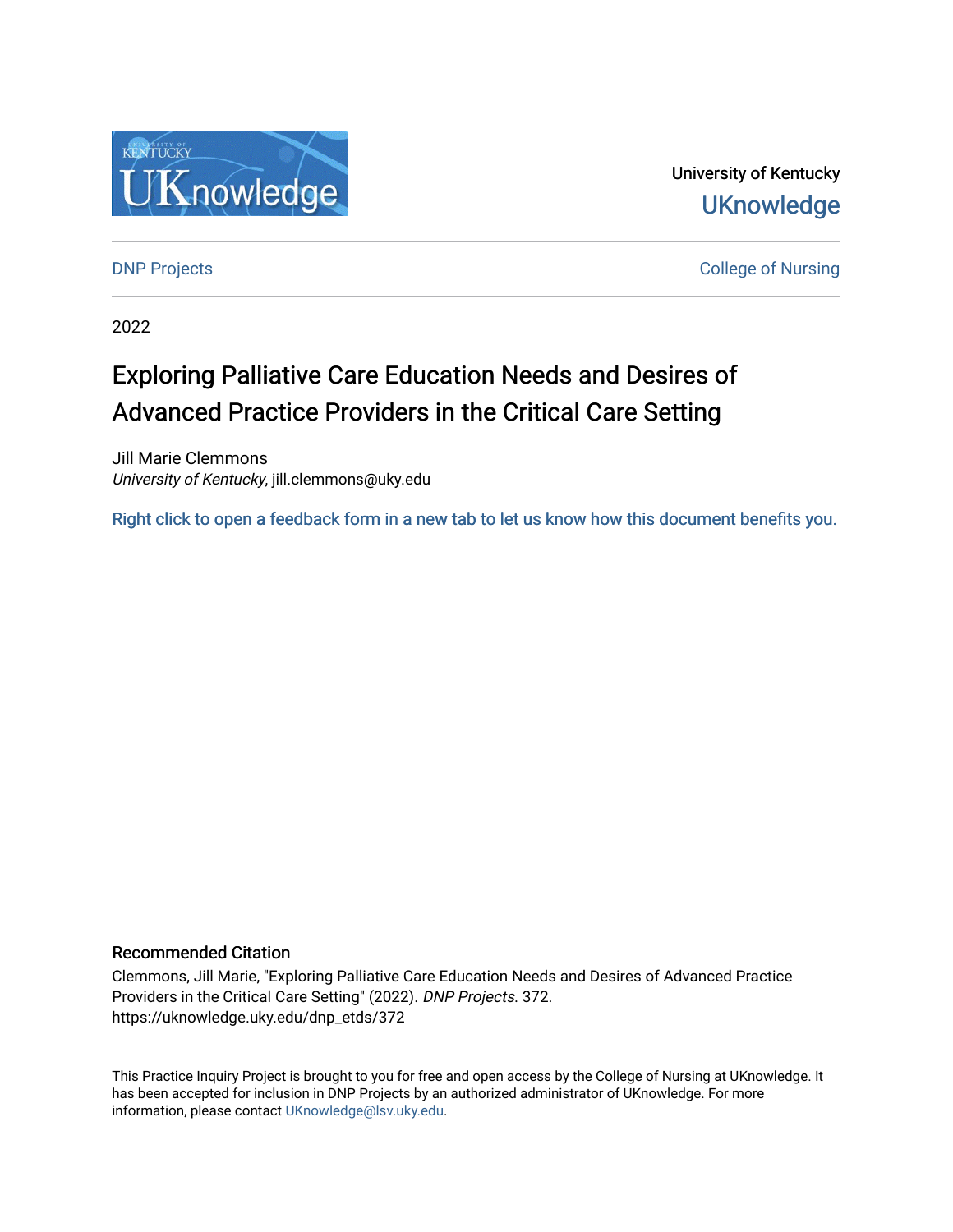## Exploring Palliative Care Education Needs and Desires of Advanced Practice Providers in the Critical Care Setting

Submitted in Partial Fulfillment of the Requirements for the Degree of Doctor of Nursing Practice at the University of Kentucky

> By Jill Clemmons, MSN Lexington, Kentucky 2022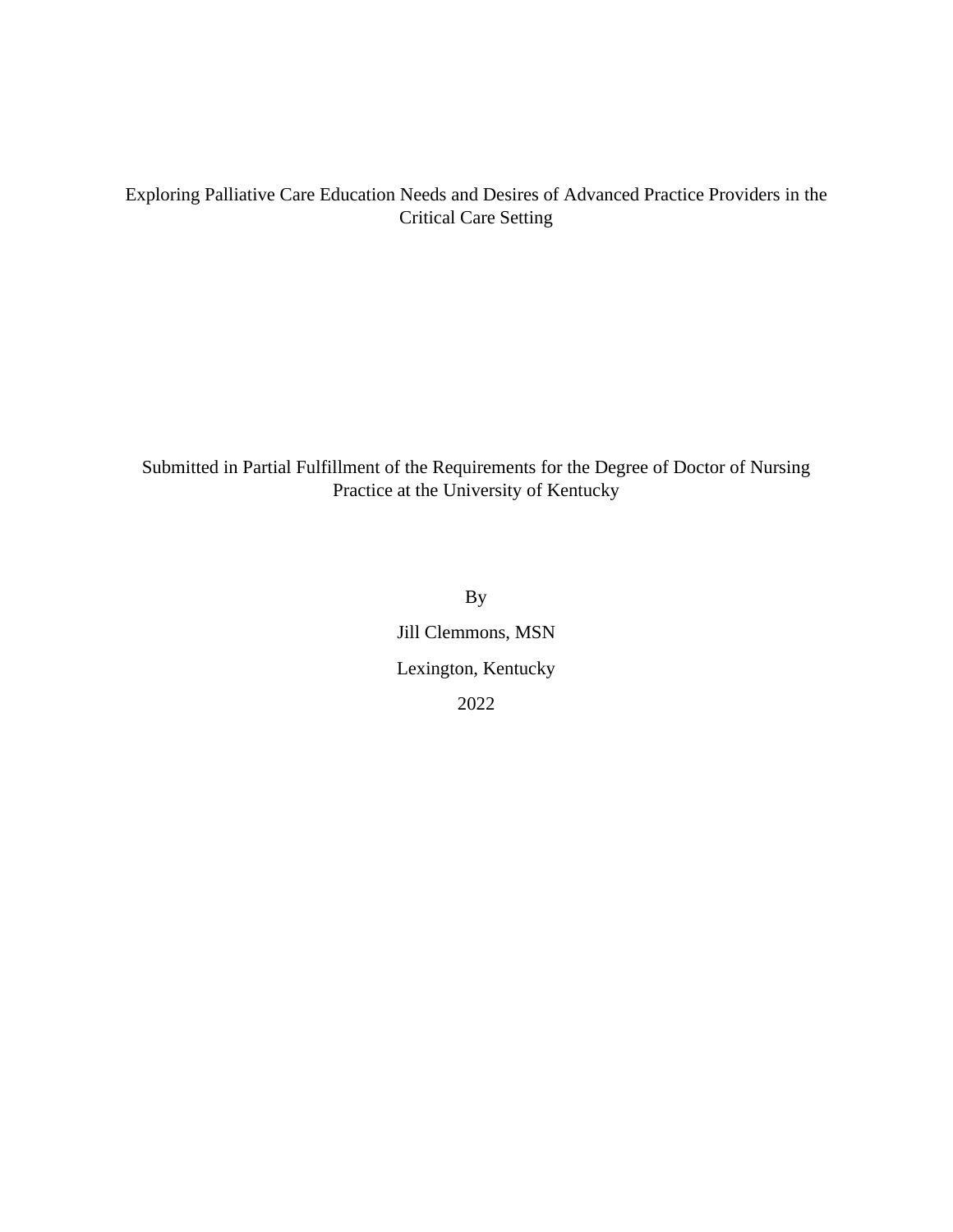#### **Abstract**

<span id="page-2-0"></span>**Background:** Critical care providers in the ICU setting are discovering that their patients are living longer with more comorbid conditions. They are confronted with palliative care situations almost daily. Recently palliative care has been thrust into the forefront of critical care and is a resource critical care nurse practitioners and physicians' assistants need to be able to utilize. A gap in the literature has been found in the overall education of critical care providers regarding palliative care.

**Purpose**: The purpose of this study was to determine what palliative care training trauma/cardiac/neurological, and pulmonary critical care providers had previously received prior to practice and licensure, provide an online learning experience for them to participate in to expand their knowledge of palliative care, and to learn about their desire for more training.

**Methodology***:* The study employed a quasi-experimental cohort design involving advanced practice providers who practice at the University of Kentucky in pulmonary, cardiac, neurological or trauma critical care. The study procedures consisted of a pre-educational intervention survey, an educational intervention, and a post educational intervention survey. The educational intervention involved a short module on palliative care basics involving communication and symptom management.

**Results:** Of the participants, 88% indicated they would like additional palliative care training. Seventy-two percent indicated they had never received palliative care training prior to independent practice. The provider was found to the be the largest facilitator of palliative care consults. Family was found to be the largest barrier to palliative care involvement. End of life/goals of care discussion was found to be the biggest challenge for the participants.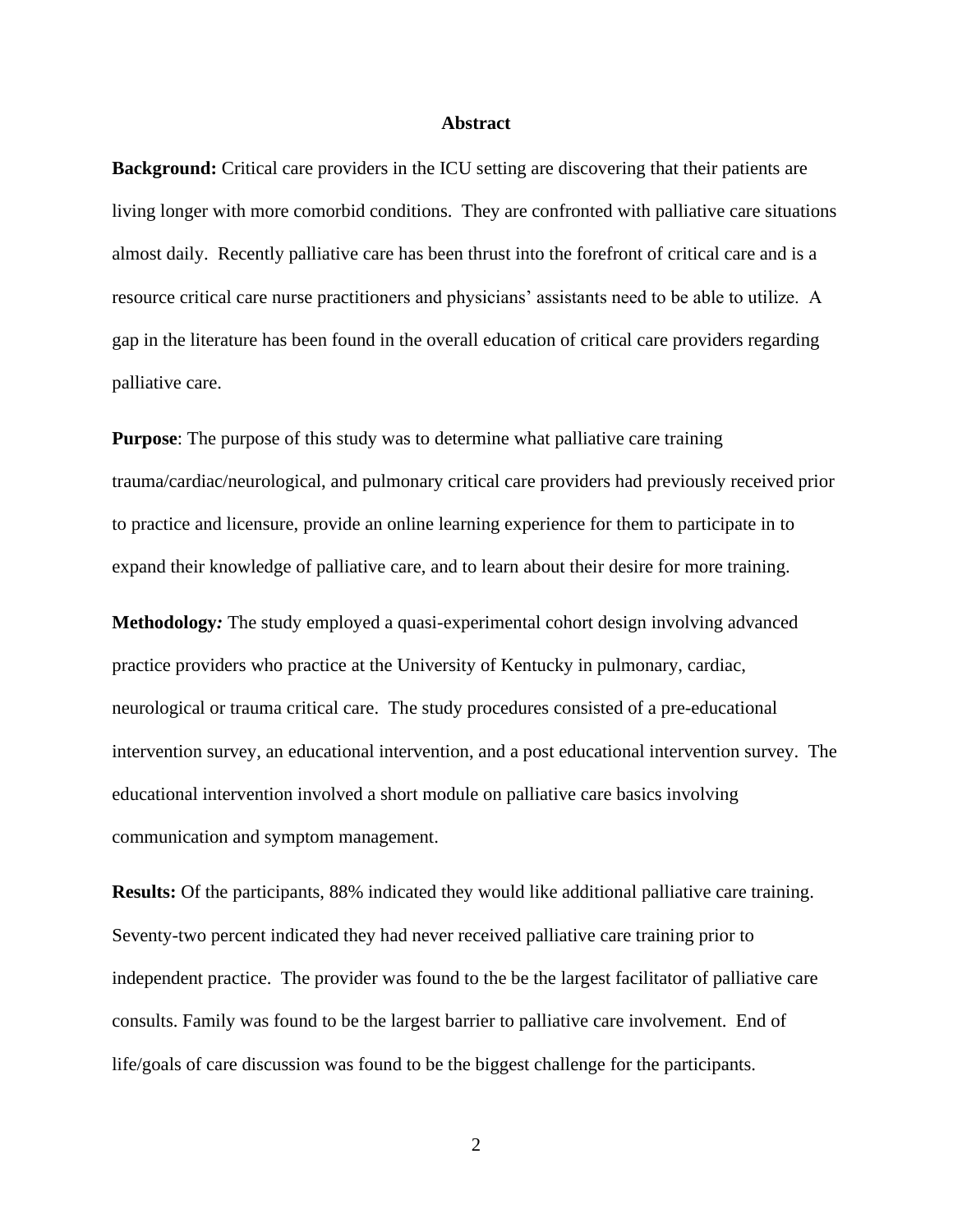**Discussion:** Further research is needed on the most efficient training modality for palliative care in critical care providers. This study suggests that a starting point for training would be the online educational modules through the Center to Advance Palliative Care (CAPC) program. More education may be needed for family members of critically ill patients via community health and primary care physicians prior to intensive care unit admission to prevent being barriers to palliative care.

**Conclusion**: The majority of advanced practice providers did not receive formal palliative care training prior to their graduation or onboarding at their institutions where they are currently employed. Providers indicated they would participate in more training if offered by their institution. The significance of the family being found as the largest barrier to palliative care warrants more research to discover the best course of action to decrease this incidence. Additionally, more studies are needed to determine the best plan for palliative care training for critical care providers.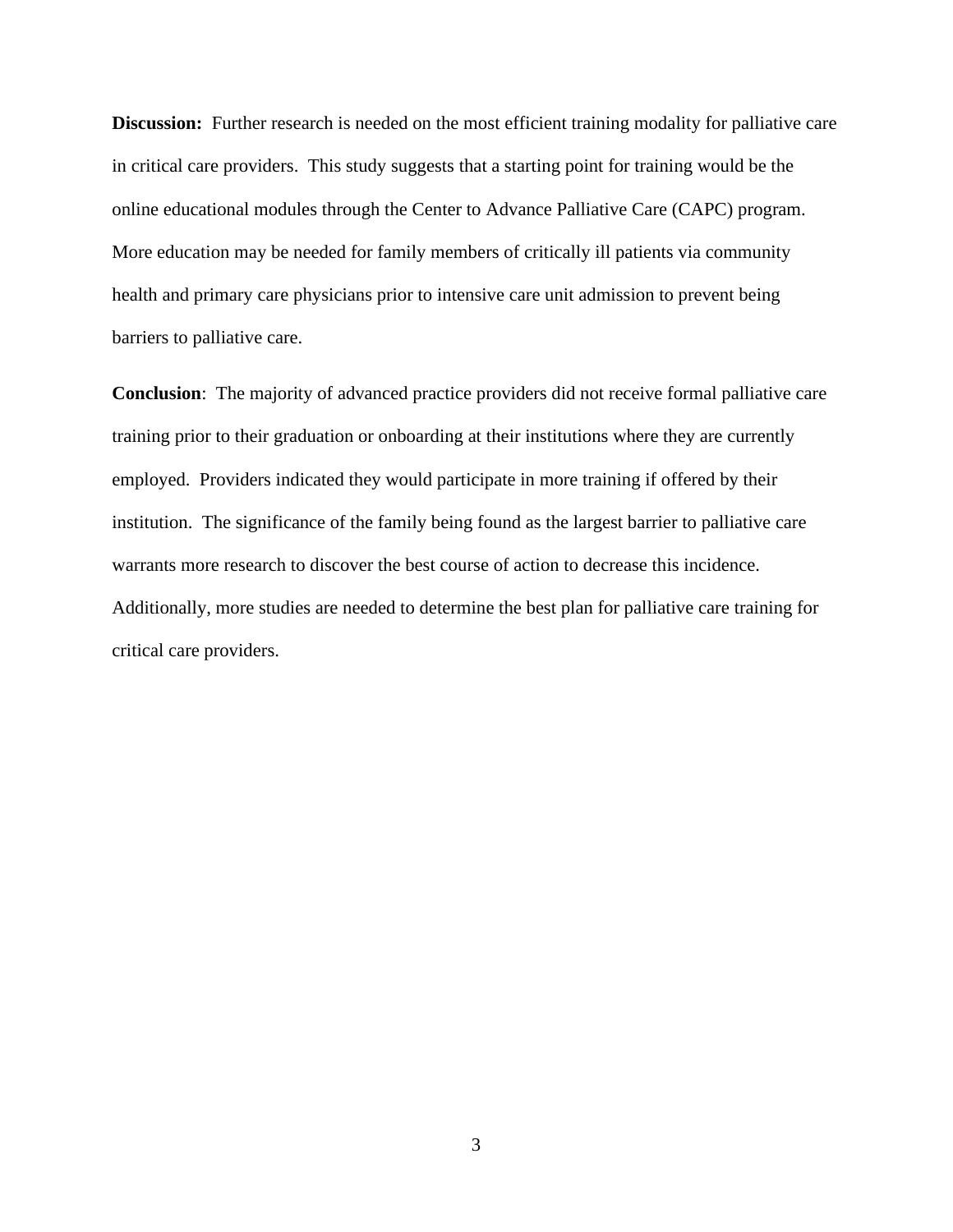#### **Acknowledgements**

<span id="page-4-0"></span>There are many people to thank along this long road to the final DNP study completion. First and foremost, my mom. She was the one who gave me the idea of becoming a nurse, and to continue to care for the critically ill when they needed it most. She has been an open ear and a sounding board throughout these 22 years of my nursing career, and I doubt I could have made it without her encouragement. And to my father. He has always there when I need him most.

Secondly, I would like to than the University of Kentucky College of Nursing, and Dr. Hampton. Her advice and expertise throughout the program have been amazing. It has allowed me to progress, and become a doctoral prepared nurse, and prepare my study and deploy it successfully.

Lastly to the Palliative care department at the University of Kentucky. I am thankful for the experiences and the support they have given me to make my study and doctorate project possible.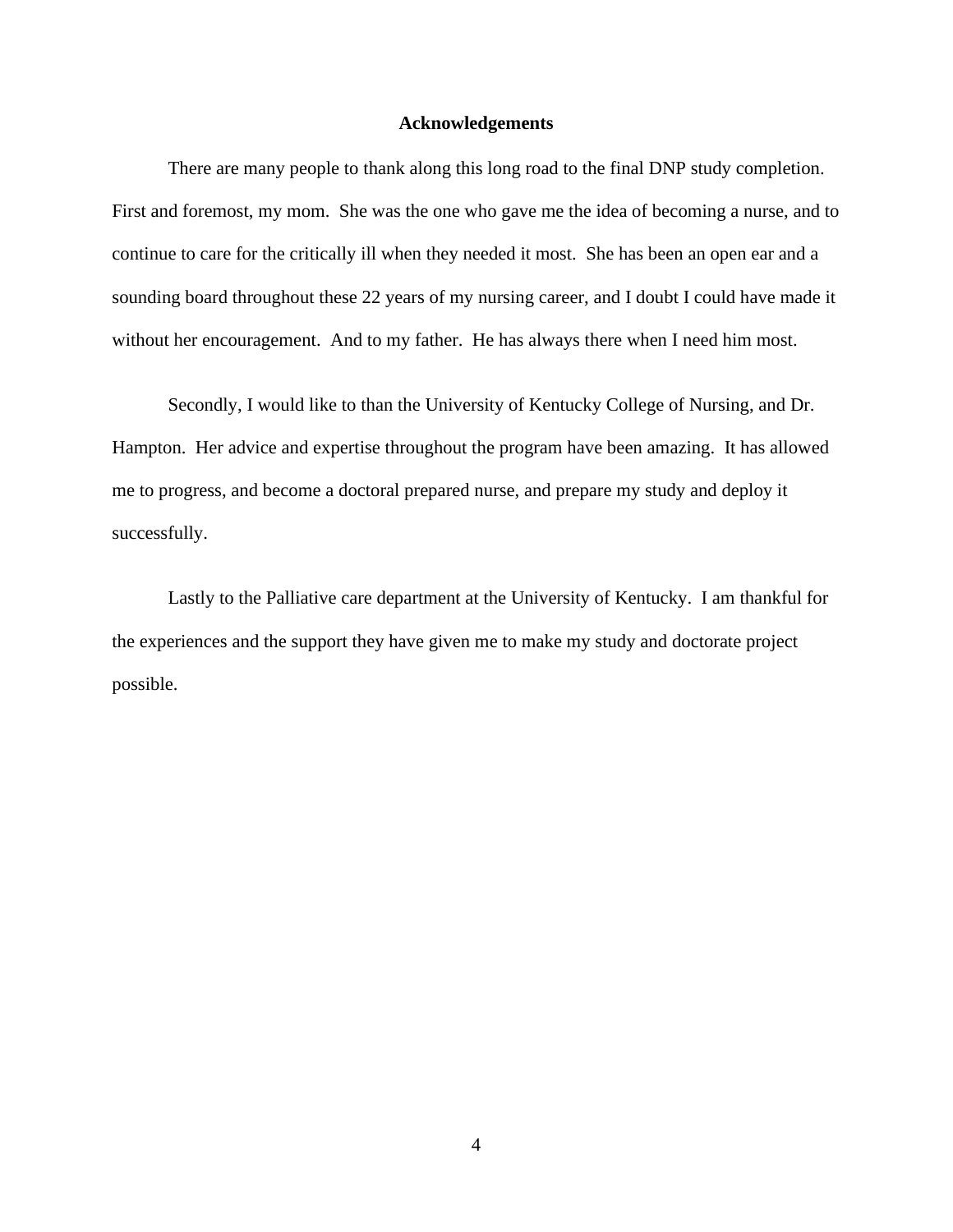# **Dedication**

<span id="page-5-0"></span>This is dedicated to my late brother, who passed away in 2009 due to Colon cancer. He always wanted to help others and make the world a better place for everyone in it. I am hoping to do the same as he always wanted to.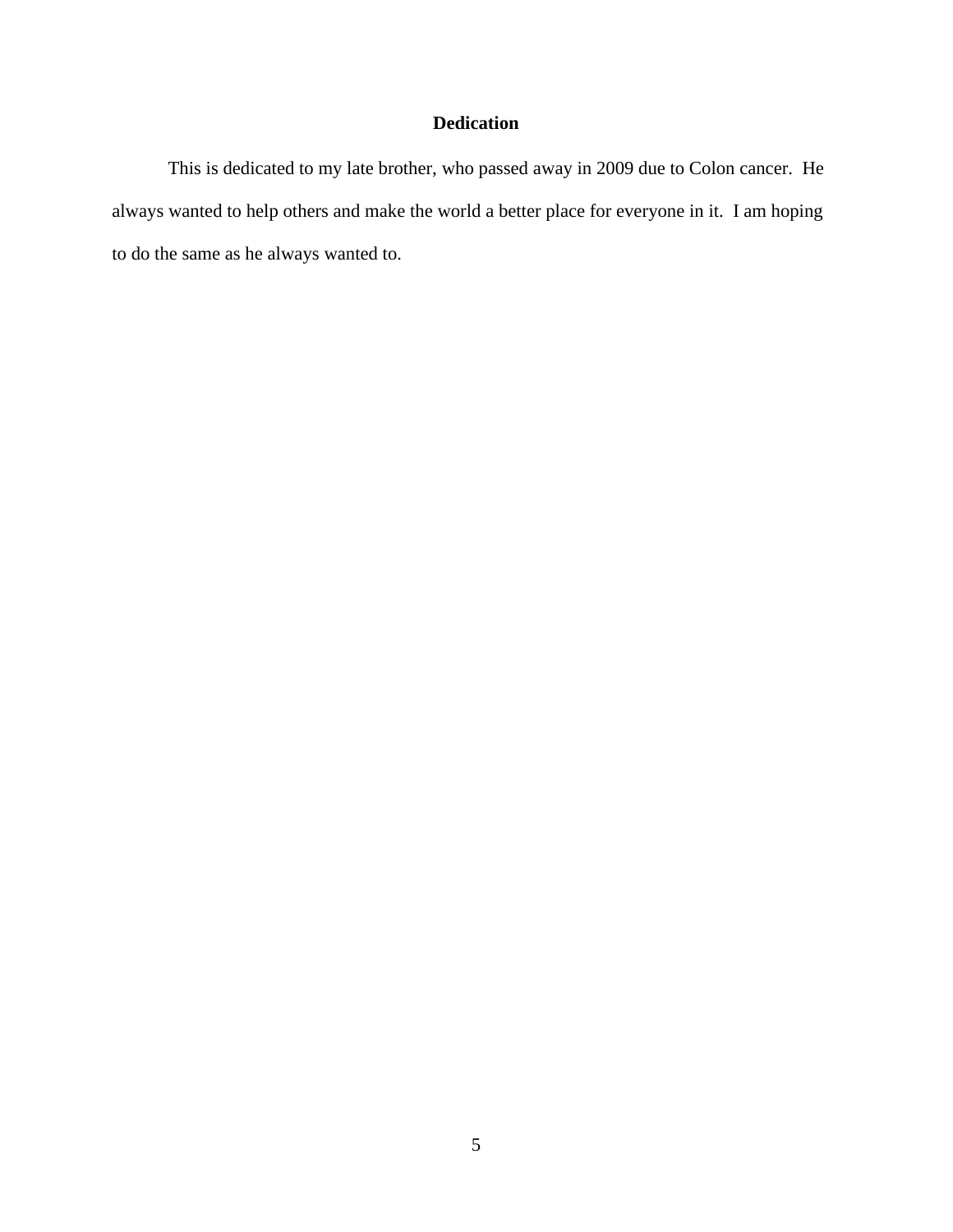# Table of Contents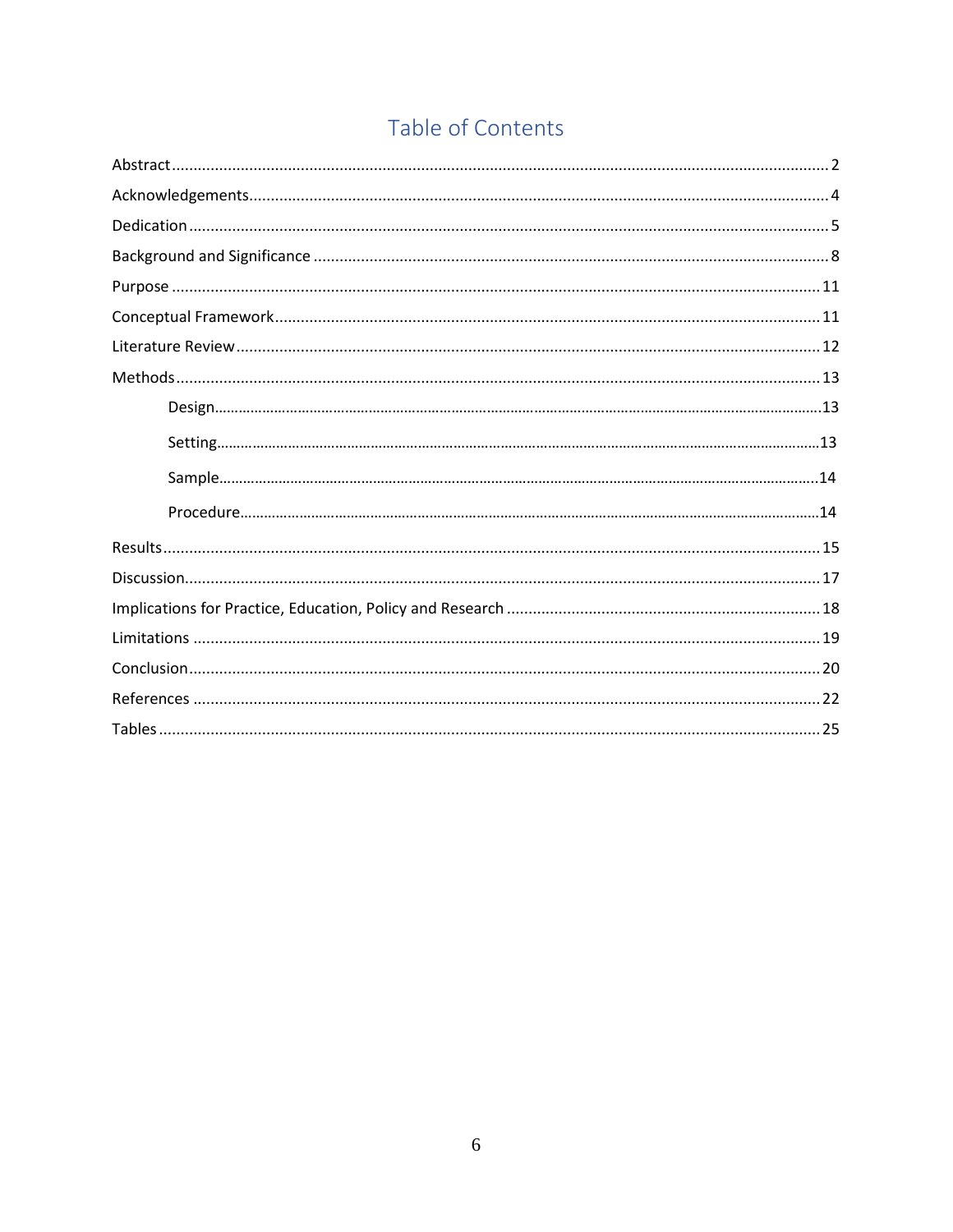# List of Tables

| Table 3. Pre and Post Intervention Data: Palliative Care Impact on Length of Stay Outcomes26 |  |
|----------------------------------------------------------------------------------------------|--|
| Table 4. Pre and Post Intervention Data: Barriers/Facilitators to Palliative Care26          |  |
| Table 5. Post Intervention Educational Module/Training on Palliative Care27                  |  |
|                                                                                              |  |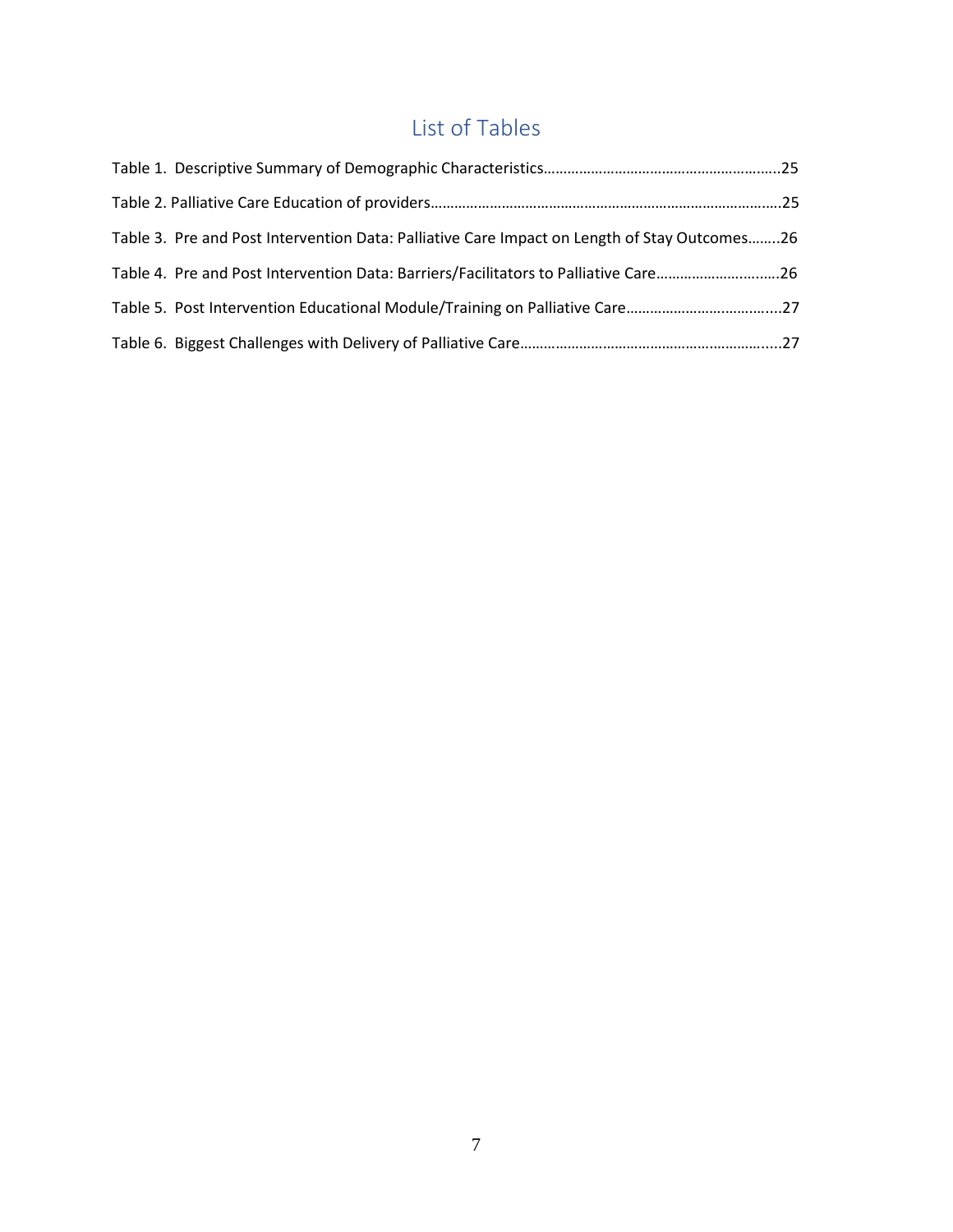#### **Background and Significance**

<span id="page-8-0"></span>Palliative care is a part of the multidisciplinary critical care team that is focused on improving quality of life, symptom management, and bringing clarity to end of life decisions for families and patients. An estimated 40 million people need palliative care each year (World Health Organization, 2020). Palliative care has been shown to improve resource utilization and decrease hospital readmissions and costs (Center to Advance Palliative Care, 2021). Palliative care assists with identifying next of kin and having goals of care discussions in a timely manner. In situations where palliative care would offer benefit, it is crucial to begin palliative care discussions within the first 72 hours of admission (Edsall et al., 2021). The palliative care team is "aimed at improving the quality of life of patients and caregivers by providing physical, emotional, psychosocial and spiritual interventions" (Schwarz & He, 2020). Without palliative care teams or palliative care skills to guide the families and patients through a difficult hospital stay and the development of rapport, providers have difficulty establishing trust. Patient centered care becomes difficult without trust in the provider (Birkhauer et. al., 2017). Early delivery of palliative care has also been shown to reduce unnecessary hospital admission and use of health services. (World Health Organization, 2020).

Despite these benefits, barriers exist that may prevent the initiation of palliative care. The World Health Organization recognizes that significant barriers such as limited or nonexistent training of healthcare providers as well as national health policies and systems may lead to reduced use of palliative care (World Health Organization, 2020). Patients and families may be resistant, either due to some miscommunication about the prognosis, or because they feel as though initiated palliative care would mean giving up on the possibility of treating or curing the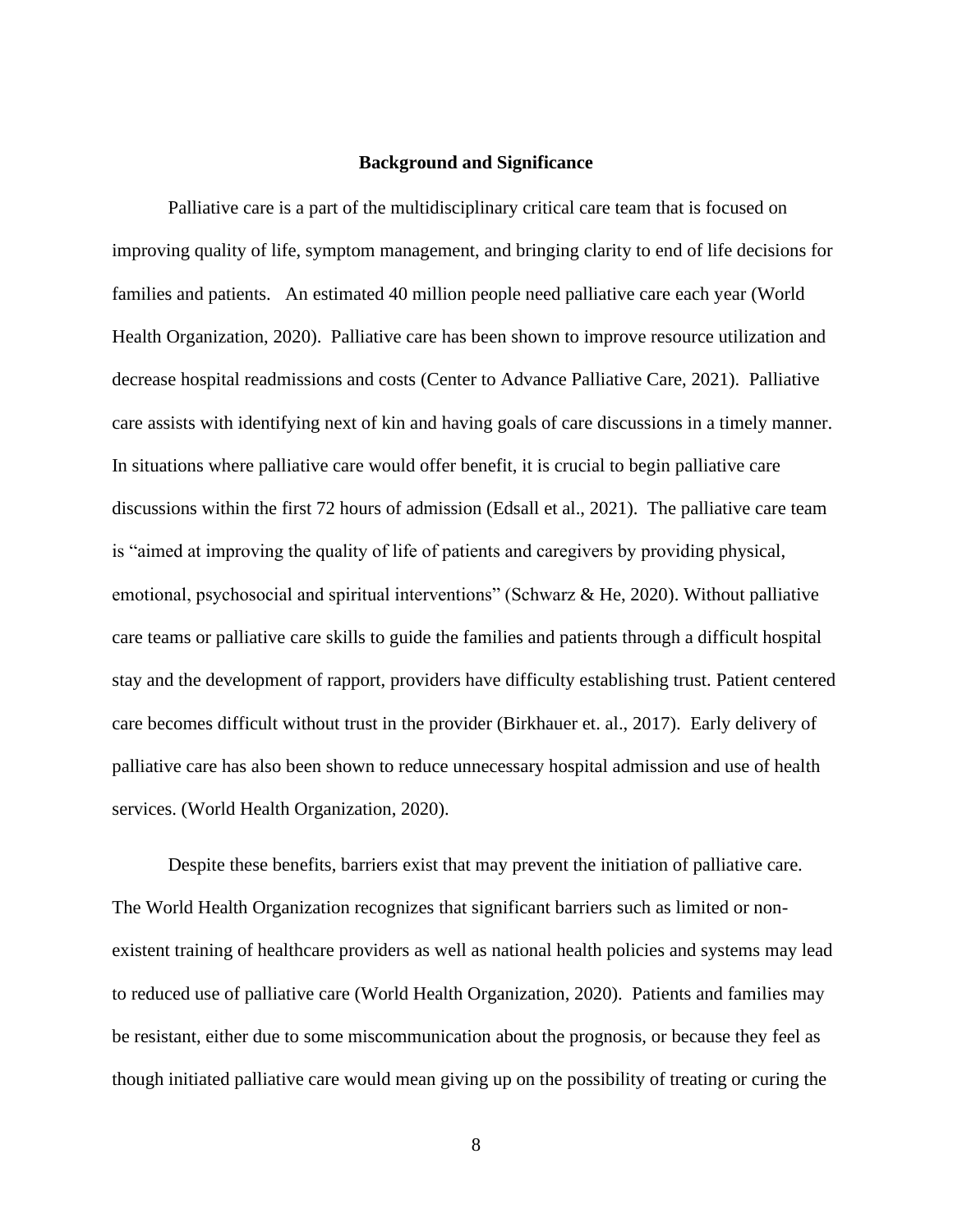patient (Karlekar et al, 2014). A lack of physician comfort with end-of-life care, as well as confusion among advanced practice providers about terminology or fear that palliative care will keep patients from receiving life prolonging therapy can pose barriers to the use of palliative care services in the critically ill population (McAteer & Wellbery, 2013). Nationwide, there is a lack of agreed upon criteria for referral to palliative care (Perrin & Kazanowski, 2015).

In 2020 the definition of palliative care changed to help streamline care, and a new definition was adopted by the World Health Organization.

"Palliative care is an approach that improves the quality of life of patients and their families facing the problem associated with life-threatening illness, though the prevention and relief of suffering by means of early identification and impeccable assessment and treatment of pain and other problems, physical, psychosocial, and spiritual" (p. 756).

Advanced practice providers who provide care for geriatric trauma patients in the acute care setting are involved in consulting and utilizing palliative care. To address the difficulties with incorporating palliative care some researchers have suggested educating providers, and incorporating palliative care into the standard of practice for trauma patients (Perri & Kazanowski, 2015). Currently there is a lack of research on what the onboarding and training of new graduate physician assistants and nurse practitioners consists of in trauma, and there is a large gap in the literature regarding the training of advanced practice trauma care providers in palliative care.

The Eastern Association for the Surgery of Trauma recognizes that palliative care is essential for geriatric trauma patients, and that it is best to have early interventions and involvement by a palliative care team when these patients are critically ill (Aziz et al, 2019).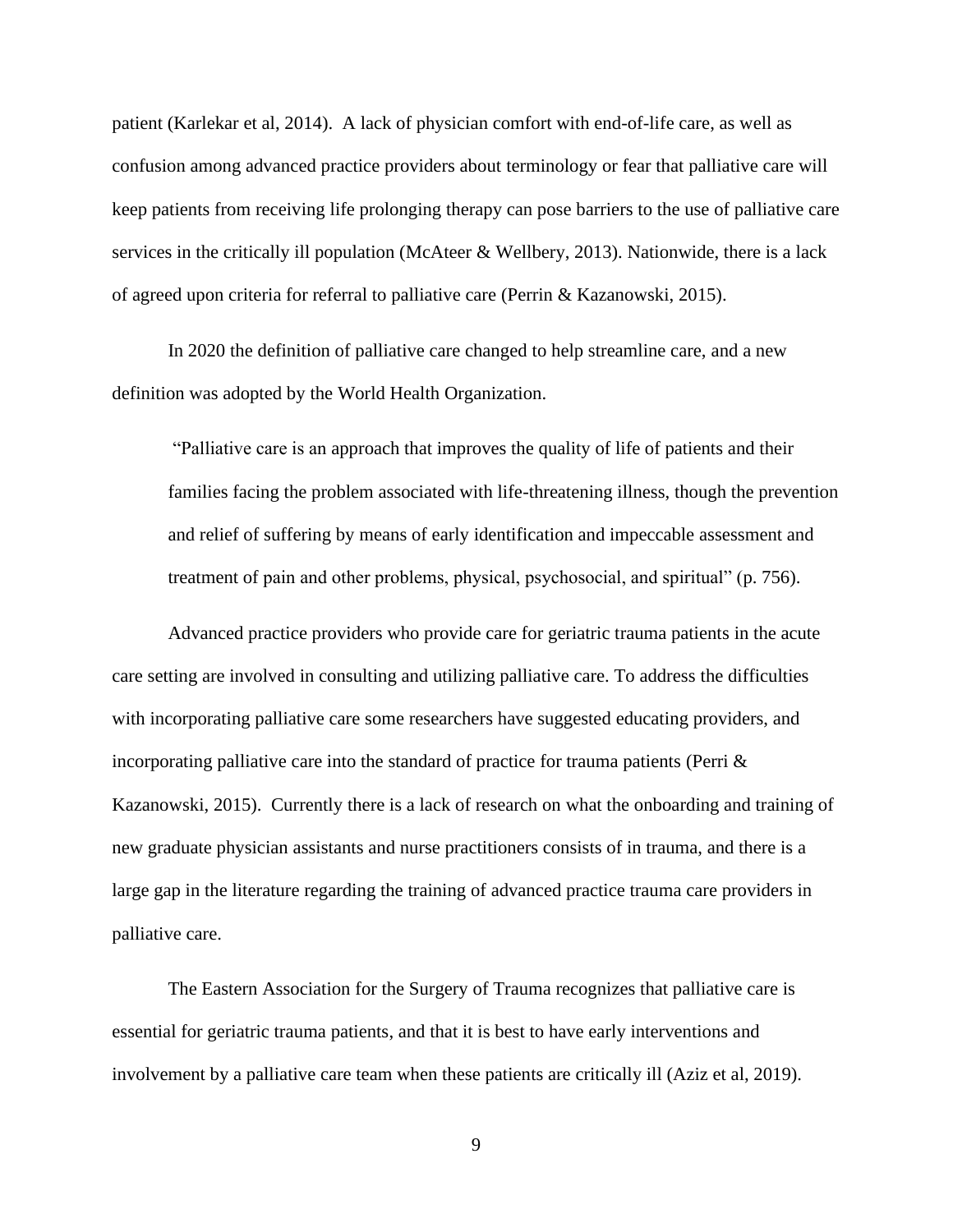The elderly population are living more active lives. The National Trauma Database illustrates that the number of geriatric trauma patients above 60 years old rose from 16.5% to 37.5% from 2005-2015 (Jiang et al., 2020). Education of trauma providers is another way to broaden the skill set and get palliative care and palliative care consultation to elderly trauma patients within the 72 hour window. One example of a successful palliative educational care intervention in a Level 1 trauma center was implemented by Schockett et al. (2021) who noted that "embedding primary palliative education into usual didactic and rounding time for an impatient trauma team is an effective way to help residents develop palliative skills and foster change" (Schockett et al. 2021, p. 668).

Pulmonary and cardiac critical care providers continue to experience challenges with end of life care. The acuity of the patients in these units is rising, with a larger number in need of care (Naib et al., 2015). As demonstrated by the current COVID-19 pandemic there is a continued need for critical care providers to be well trained in end of life discussions and palliative care. Since 2020, the delivery of palliative care to patients has changed. During the height of the pandemic in New York for example, consults increased seven-fold (Blinderman et al., 2021). Researchers have asserted that since demand has increased, there is an urgent need to educate healthcare providers in palliative care (Blinderman et al., 2021). Psychiatrists and other disciplines should be educated as well to bridge the gap of palliative care providers. In order to mitigate a shortage of palliative care providers in the future, all providers across the disciplines should be trained on basic palliative care skills (Blindermen et al., 2021).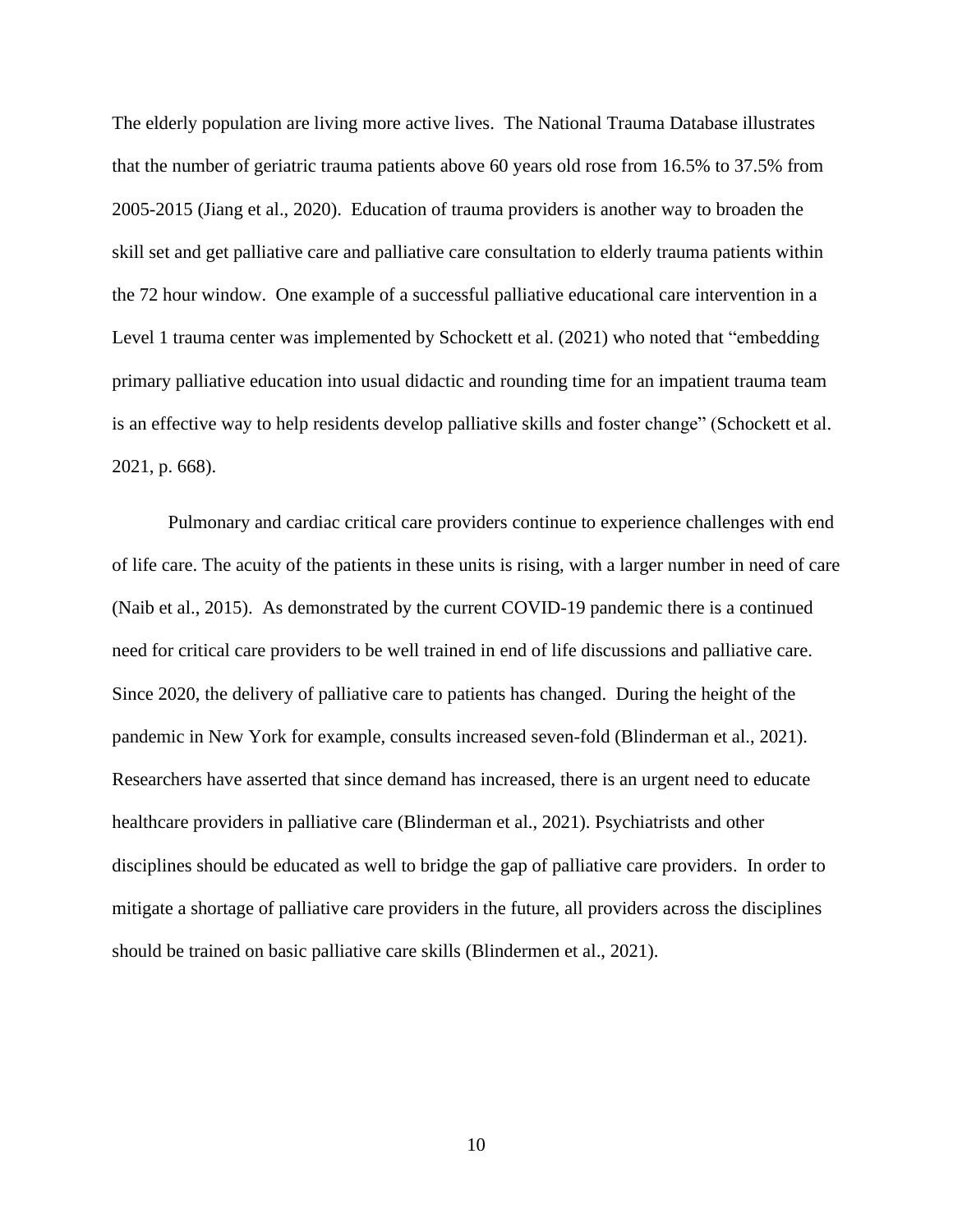#### **Purpose**

<span id="page-11-0"></span>The purpose of this study was to determine what palliative care training trauma/cardiac/neurological, and pulmonary critical care providers had previously received prior to practice and licensure, provide an online learning experience for them to participate in to expand their knowledge of palliative care, and to learn about their desire for more training. Specific aims included:

- 1. To measure knowledge of advanced practice providers through a pre-intervention survey.
- 2. To provide education to the advanced practice providers through an online learning module.
- 3. To assess the effectiveness of the palliative care education module through a postintervention survey.
- 4. To identify facilitators and barriers to palliative care implementation.

#### <span id="page-11-1"></span>**Conceptual Framework**

To guide the implementation of the palliative care web-based training, the constructivist learning theory will be used as the conceptual framework (Thomas, 2014). The theory is nonteacher directed and builds on the learner's prior knowledge. This theory is based on the concept that "knowledge is built upon other knowledge. Students take pieces and put them together in their own unique way" (WGU, 2022). Constructivism assumes that learners create new meanings and mesh them with existing constructs, and that learning is a process of social interaction and engagement. Additionally, the learners obtain new knowledge through reflection (van Der Wath, 2013). The web-based module used in the project was designed to build on the knowledge already acquired by the provider. Guided by the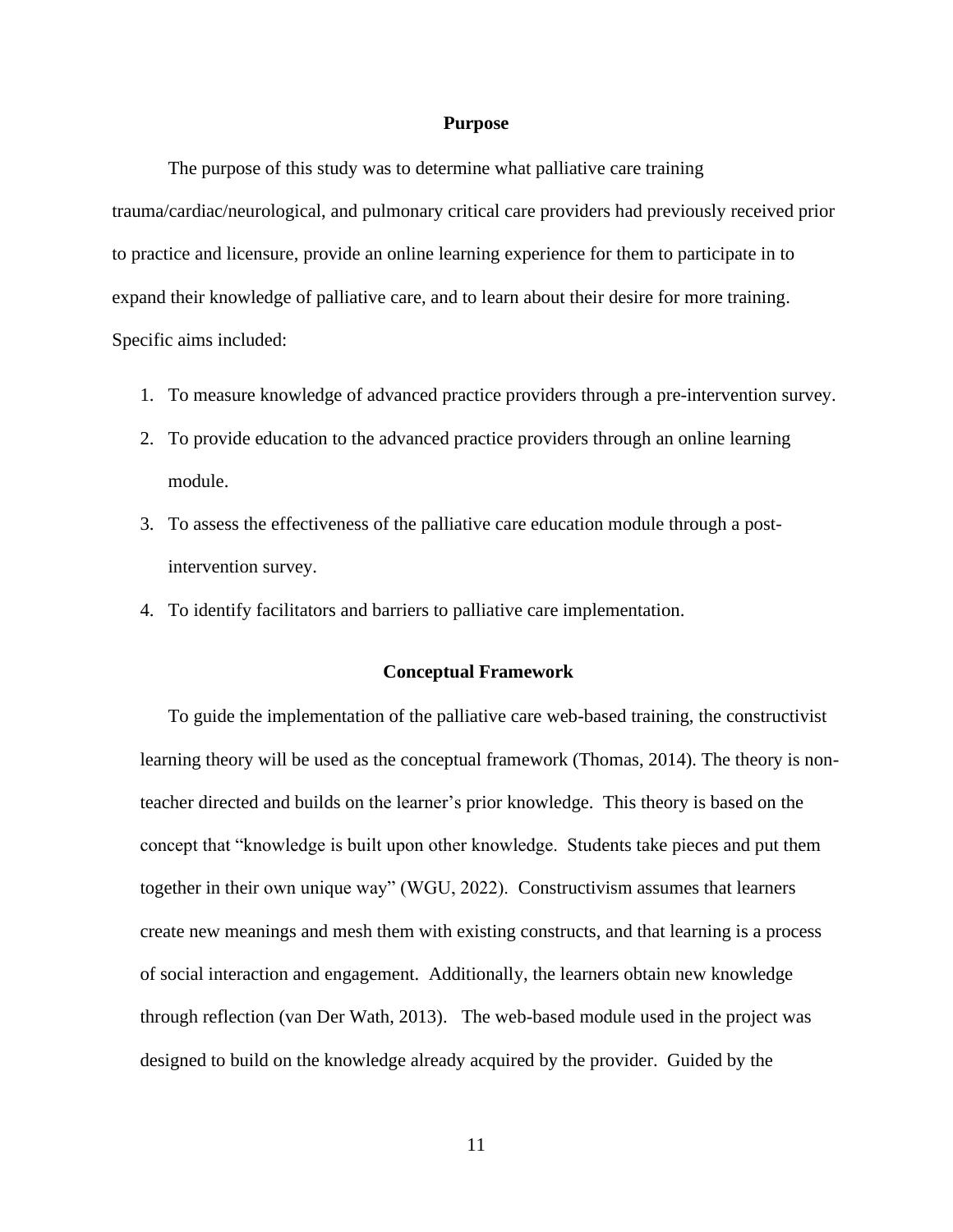constructivist theory, providers were given time after their initial survey for reflection on the new knowledge of the palliative care techniques that they gained.

#### **Literature Review**

<span id="page-12-0"></span>CINAHL, and Medline were utilized for the literature review. Keywords used were palliative care, education, training, advanced practice provider, trauma, cardiac, pulmonary, neurological and critical care. Over 450 articles were returned. Twenty-six focused on education of critical care providers and were pertinent to this study's focus. Two studies were found relating palliative care and education of providers.

Literature related to provider education is abundant, but literature related to palliative care education for advanced practice providers is lacking. Variations related to the timing of palliative care were observed across the literature, illustrating that palliative care is not being utilized to the fullest potential and needs to be studied further. According to Rowe et al. (2021) the shortage of providers who understood the value of palliative care was a stimulating factor for many palliative care educational interventions and use of palliative care teams during the COVID-19 pandemic. Blinderman et al. discussed how their team overcame the challenges of the COVID-19 pandemic with education of multidisciplinary team members and psychiatry physicians (Blinderman et al., 2021). Blinderman et al. also discussed the need to prepare all providers with basic palliative care knowledge so a shortfall of palliative care does not happen in the future.

Another significant theme that emerged from the literature was a lack of palliative care in the cardiac intensive care patient population. Romero (2019) identified inconsistencies and gaps in palliative care involvement in the coronary care unit despite a 30% patient mortality rate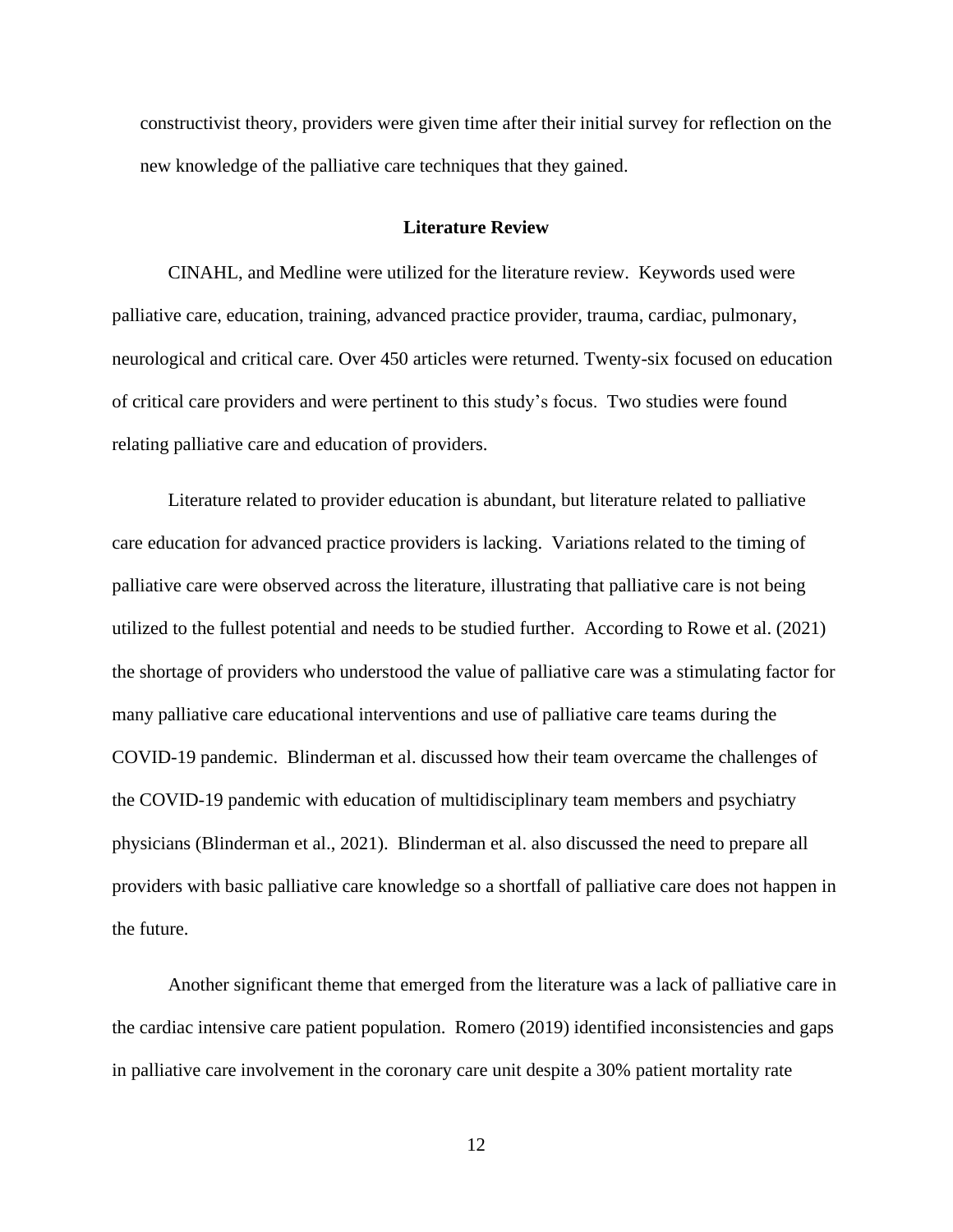within the first 24 hours of admission (Romero, 2019). This study also highlighted that cardiologists are not well trained and have reservations related to the use of palliative care (Romero, 2019).

A gap was discovered in relation to education of trauma advanced practice providers regarding palliative care. There was only one study done by Schockett et al. (2020) which aimed to provide a palliative care educational intervention to a group of trauma service providers. The researchers found that having palliative education embedded into the education of the providers was an effective way to develop palliative skills and served as a strong example of how to begin to bring palliative education to trauma providers.

## **Methods**

#### <span id="page-13-0"></span>**Design**

The study was a quasi-experimental, quantitative cohort study involving trauma, cardiac, and pulmonary and neurological nurse practitioners and physician assistants who work at an American College of Surgeons verified Level 1 Trauma center in critical care units.

### **Setting**

The setting was the University of Kentucky Chandler Medical Center. Stakeholders included the critical care advanced practice providers, the critically ill patients in the intensive care untis and the palliative care providers. The University of Kentucky Research Council reviewed the study, and IRB approval was obtained.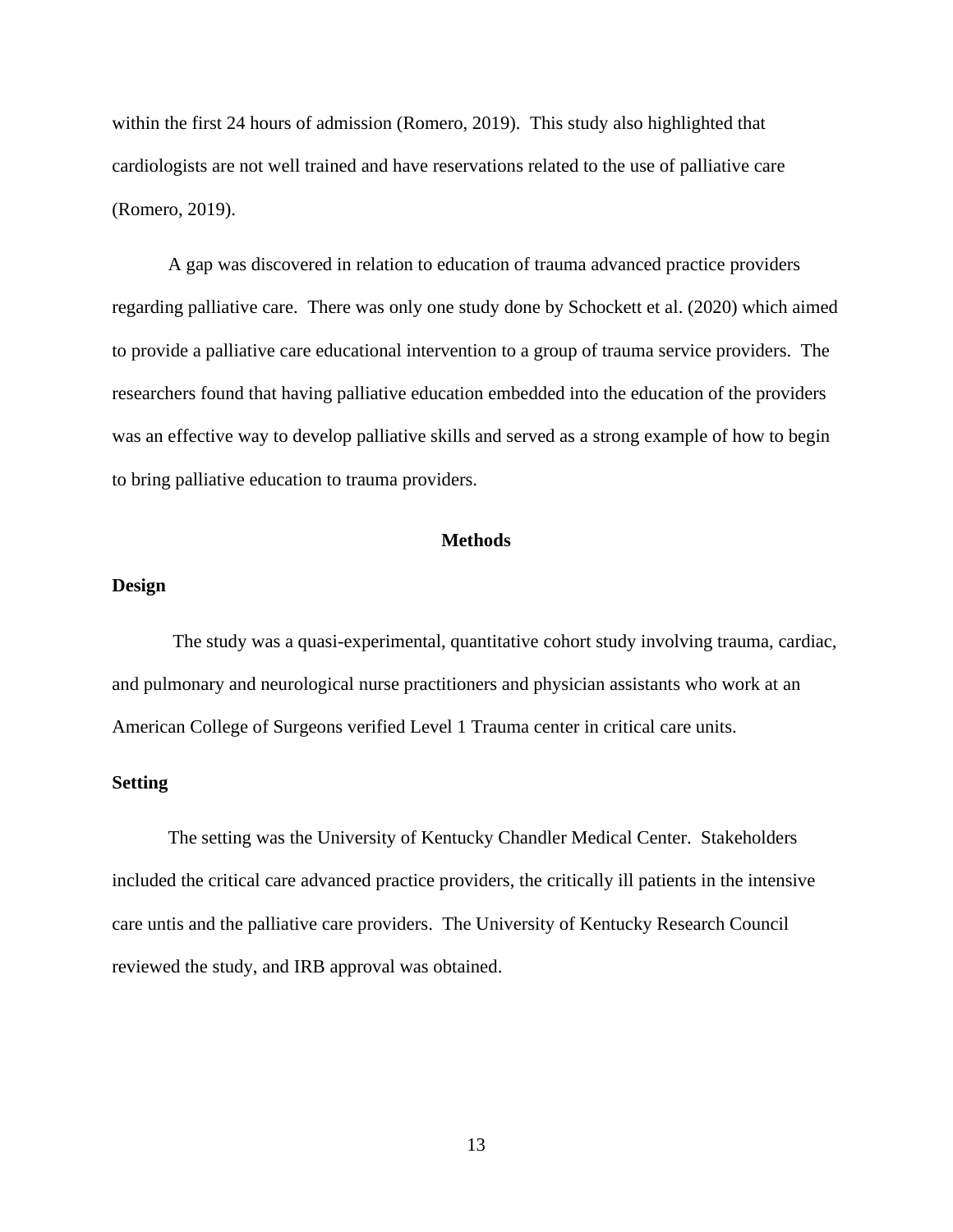#### **Sample**

The convenience sample of participants included trauma, pulmonary, neurological and cardiac nurse practitioners and physician assistants. The population was 60 practitioners; of those 23 took the pre-survey and 20 completed the post-survey. Inclusion criteria included that the practitioner must be a practice provider at the University of Kentucky, hold a current and valid license to practice, and provide care to patients aged 65 and older who were involved in a trauma and admitted to the trauma service. Exclusion criteria were that the practitioner did not provide care for trauma patients, did not have a current Advance Practice Registered Nurse (APRN) or Physician Assistant (PA) license, and did not practice at the University of Kentucky Medical Center.

### **Procedure**

Institutional Review Board approval was obtained from the University of Kentucky Institutional Review Board in September, 2021. A pre-survey and post-survey were developed in Qualtrics and administered before and after the educational intervention. The survey included descriptive data items such as the years of practice, specialty field, position (nurse practitioner or PA), demographics such as sex, age, race and job satisfaction. The providers were asked if they could define palliative care, if they had palliative care at their institution, and if they received training on palliative care during their graduate education program. They were asked about barriers and facilitators to palliative care consults. The survey utilized a Likert scale when applicable for the practitioner to input their choices. Data collection began with the survey and link for the educational modules emailed to potential participants. After the initial survey was completed and the short educational module was completed, participants were sent a link to the follow up survey.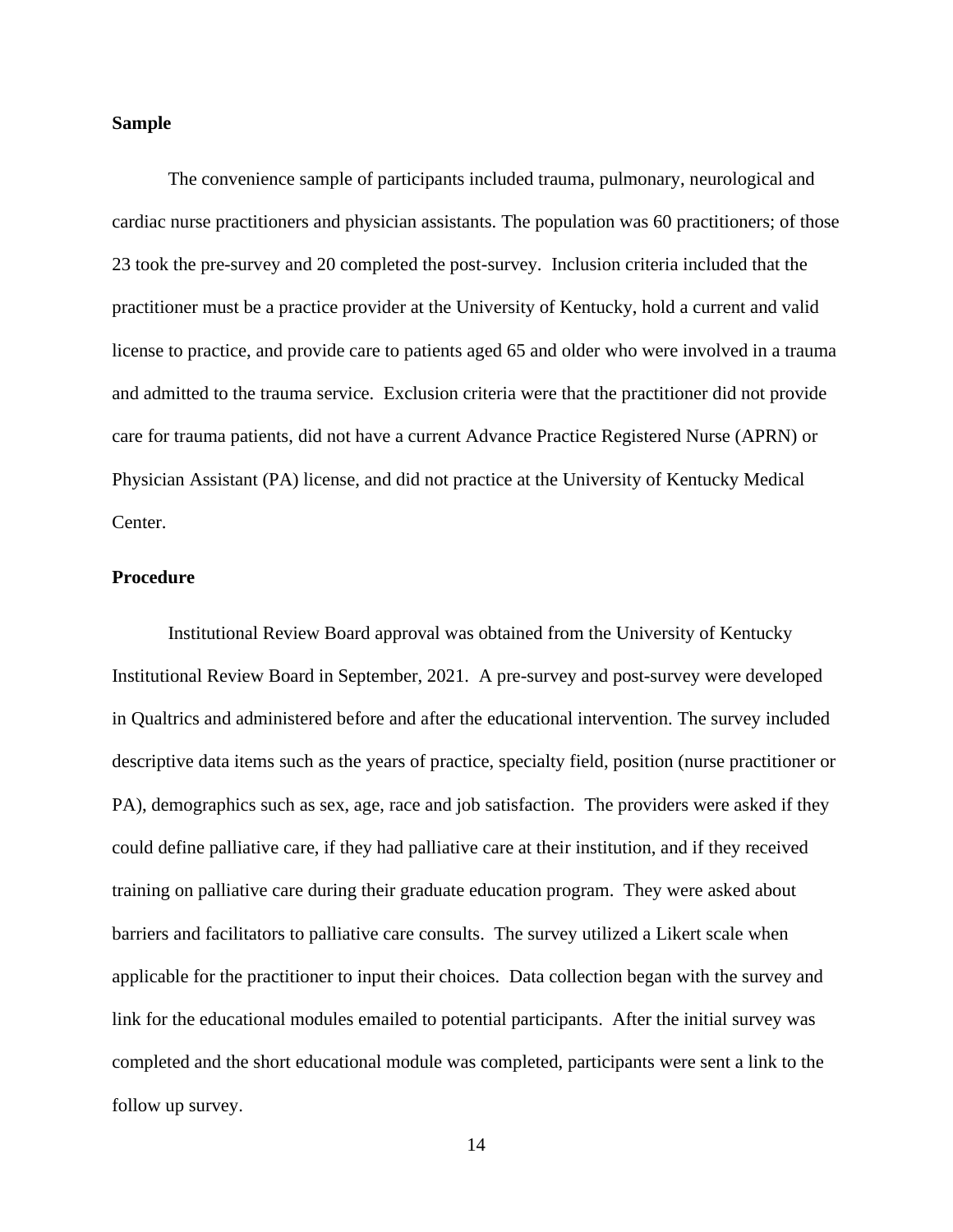The educational intervention consisted of a short module from the Center to Advance Palliative Care, entitled "Communicating with Treating Clinicians: How Medical Directors Can support Best Care for the Seriously Ill" (Center to Advance Palliative Care, 2021). The modules were short and took approximately 15-20 minutes depending on the speed of the participant who was reviewing them. The educational intervention focused on basic information regarding palliative care communications and supportive care for the seriously ill. The intervention was sent via email.

Data Analysis was carried out using SPSS. Descriptive statistics was used for demographics. Inferential statistics was used for assessing the differences between pre and posttest variables.

#### **Results**

<span id="page-15-0"></span>Eighteen participants were included in the study sample, to include 16 nurse practitioners and 2 physician assistants. Sixty-one percent of practitioners were between the ages of 26 and 40, with 39% being over age 41. Of the total participant group, 40% had been practicing for 1 to 5 years, 27% for 6 to 10 years and 22% for longer than 10 years. In relation to gender, 83% were female and 17% were male. See Table 1 for demographic characteristics of participants.

The majority of the participants did not receive palliative care training during their onboarding. Seventy-two percent indicated that they did not receive training, 11% indicated they had received training, and 16.6% indicated that they had received some but not enough palliative care education (see Table 2). Fifty percent of participants indicated they would like additional palliative care training, 38.8% stated they may be interested in future training, and 11.1% indicated that they did not need additional palliative care training.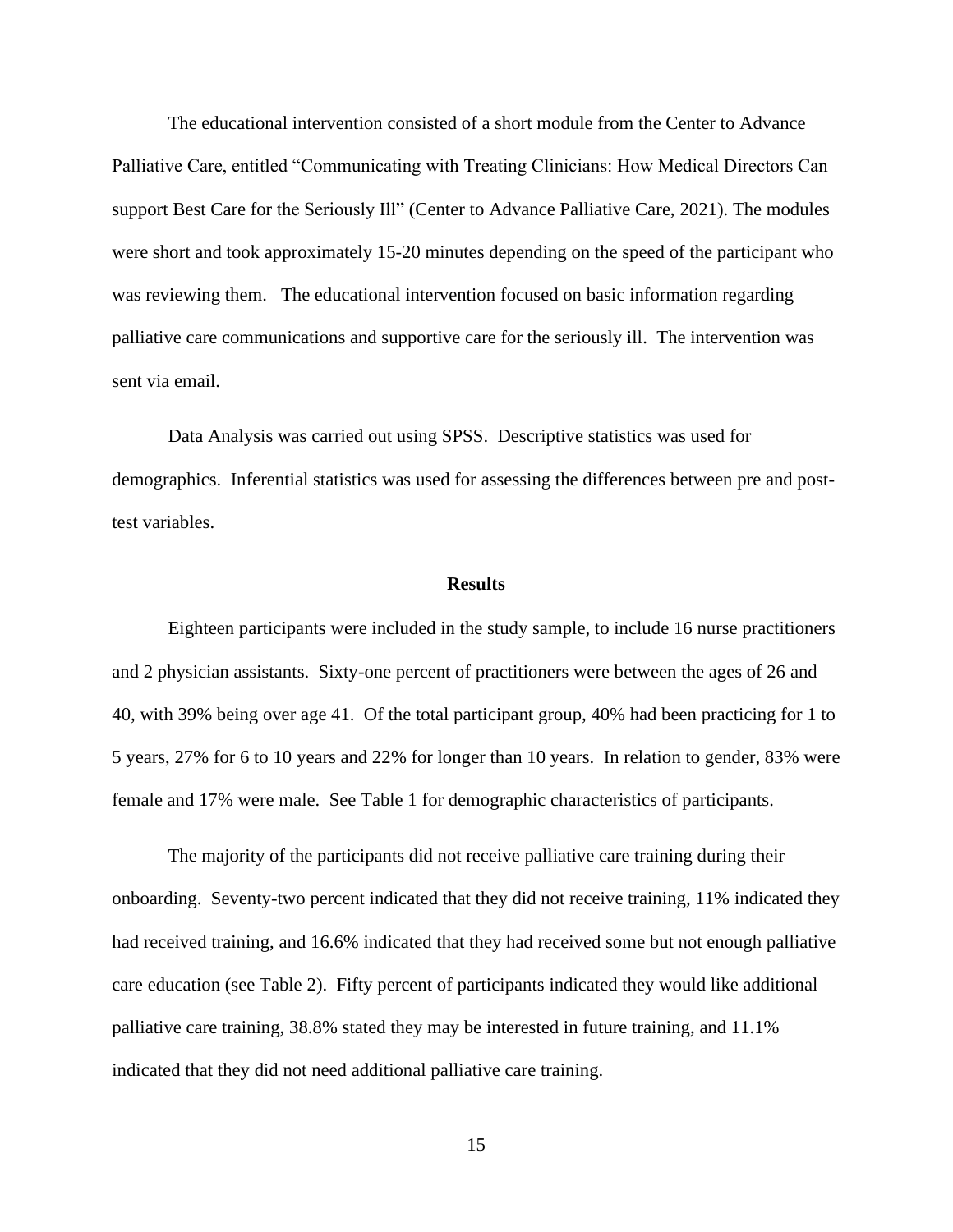Table 3 includes information about participant opinions about the impact of palliative care on length of stay and outcomes. Prior to the educational intervention the majority of participants believed that palliative care decreased length of stay, with 83% indicating that palliative care either definitely or probably resulted in improved length of stay. Opinions changed after the educational intervention, however with 67% indicating that palliative care either definitely or probably resulted in improved length of stay. Participant opinions about the value of palliative care in improving length of stay decreased after the educational intervention, but the change was not statistically significant. Eighty-nine percent of the practitioners indicated that palliative care definitely or probably resulted in improved patient outcomes prior to the educational intervention, while 67% felt palliative care definitely or probably would impact outcomes following the intervention; this change was not statistically significant ( $p = 09$ ).

Included in Table 4 is information about the barriers and facilitators to palliative care consults. Fifty-six percent of participants indicated that family was the number one barrier before the intervention was completed. There was minimal change in the post intervention survey with 39% indicating family as the number one barrier following education. The attending was the second largest barrier with 28% before the intervention and 39% after the intervention. Twenty- two percent of the participants chose the patient as the barrier and this demonstrated no change between the two surveys. Prior to the intervention, one hundred percent of the participants indicated that providers were facilitators while only two participants felt that patients and family were facilitators. This changed slightly after the intervention, with 67% indicating providers as the number one facilitator. Following education family were found to be the second largest facilitator at 17%, followed by the attending physician at 11%.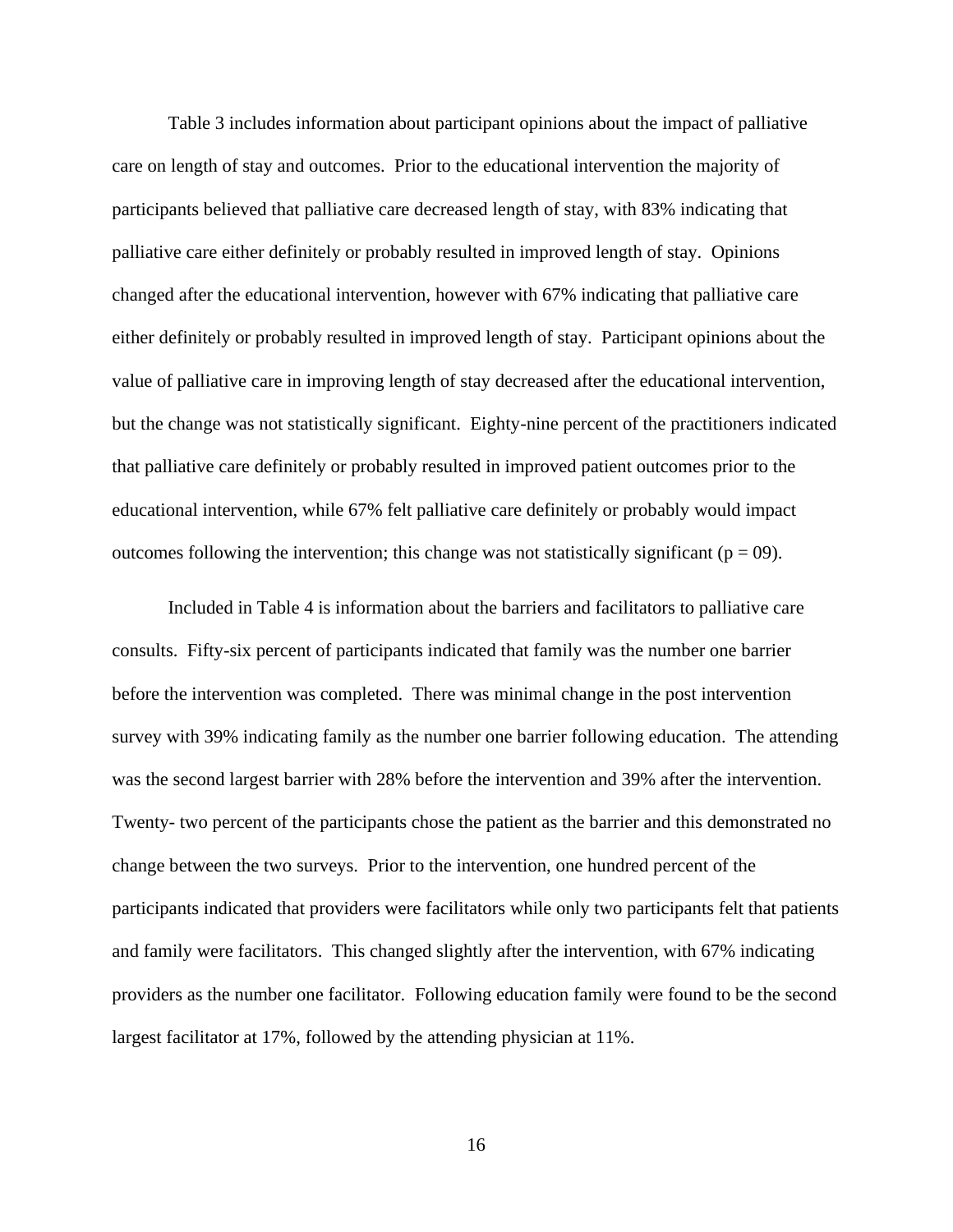Table 5 displays data that demonstrated that participants felt the short educational module was helpful. Forty- four percent of participants indicated the educational modules would definitely help with their practice and 44% stated that they probably would be helpful. With regard to face to face training, 38% indicated that face to face training would help a great deal and 38% indicated that face to face training would be somewhat helpful. Table 6 shows the largest challenge for the providers in palliative care was end of life discussions/code status talks with patients and families with 89% of participants selecting this answer.

#### **Discussion**

<span id="page-17-0"></span>The purpose of this study was to evaluate the extent of palliative care training offered to critical care providers and the desire for additional training. The findings overwhelmingly supported the need and desire for palliative care training. The participants indicated that "providers" are the largest facilitator of palliative care consults. Surprisingly the 'family" was found to be the largest barrier for providers in relation to writing orders for palliative care. The finding of "family" being perceived as the leading barrier by the providers is significant an suggests that additional education perhaps in the community and from primary care providers may be needed regarding palliative care. It may also indicate the need for more family discussions with the providers in the intensive care unit. Additional research is needed to determine the most effective educational intervention.

With the significant finding being that the majority of the providers wanted more palliative care education, additional studies are needed to discover what training is best suited for the critical care setting. Whether online classes or in person training would be better suited for learning needs is yet to be determined. In moving forward with training of critical care providers, structured training programs may be beneficial to advance the knowledge and education of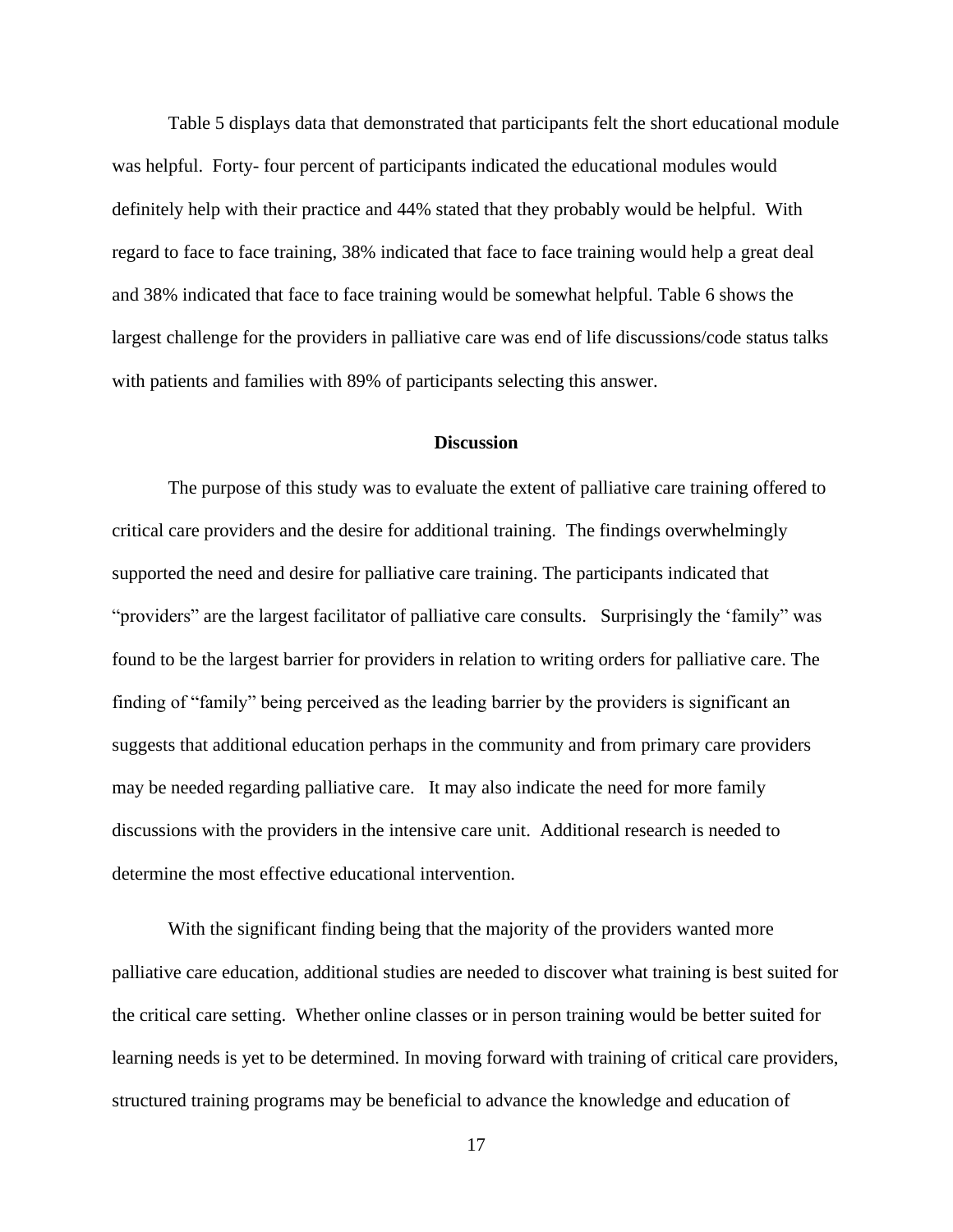advanced practice providers as noted by Grabenkort et al. (2017). The findings in the literature support the need for more education. Blinderman et al. (2021) discussed the COVID-19 shortfall of palliative care services. Education for all providers in basic palliative care skills should be a priority so that would not happen again (Blinderman et al., 2021). Schockett et al. (2021) provided promising examples of incorporating palliative care in trauma care, and supported the need for effective education.

The reason for the change of opinion of providers related to the value of palliative care in reducing length of stay following education needs further exploration. Prior to education 83% of providers felt palliative care would improve length of stay, but post education only 67% felt palliative care would result in improved length of stay. This difference was not statistically significant, but should be explored. It is possible that the interventions made the providers change or rethink their opinion about palliative care and how it would impact the patient and the care plan.

Additionally, prior to education 89% of providers felt palliative care would improve outcomes but this number went down to 67% post-education. With the word "outcome", and "improved" not being defined for the participant, it is difficult to discern what these findings mean. Most often, the palliative care team is consulted when the patient is near death. Would an example of improved outcome be not dying? Defining an outcome that is satisfactory in palliative care situations is a very difficult task.

#### **Implications for Practice, Education, Policy and Research**

<span id="page-18-0"></span>The findings of the study support the need for palliative care education for critical care providers. The World Health organization found that only 14% of patients who need palliative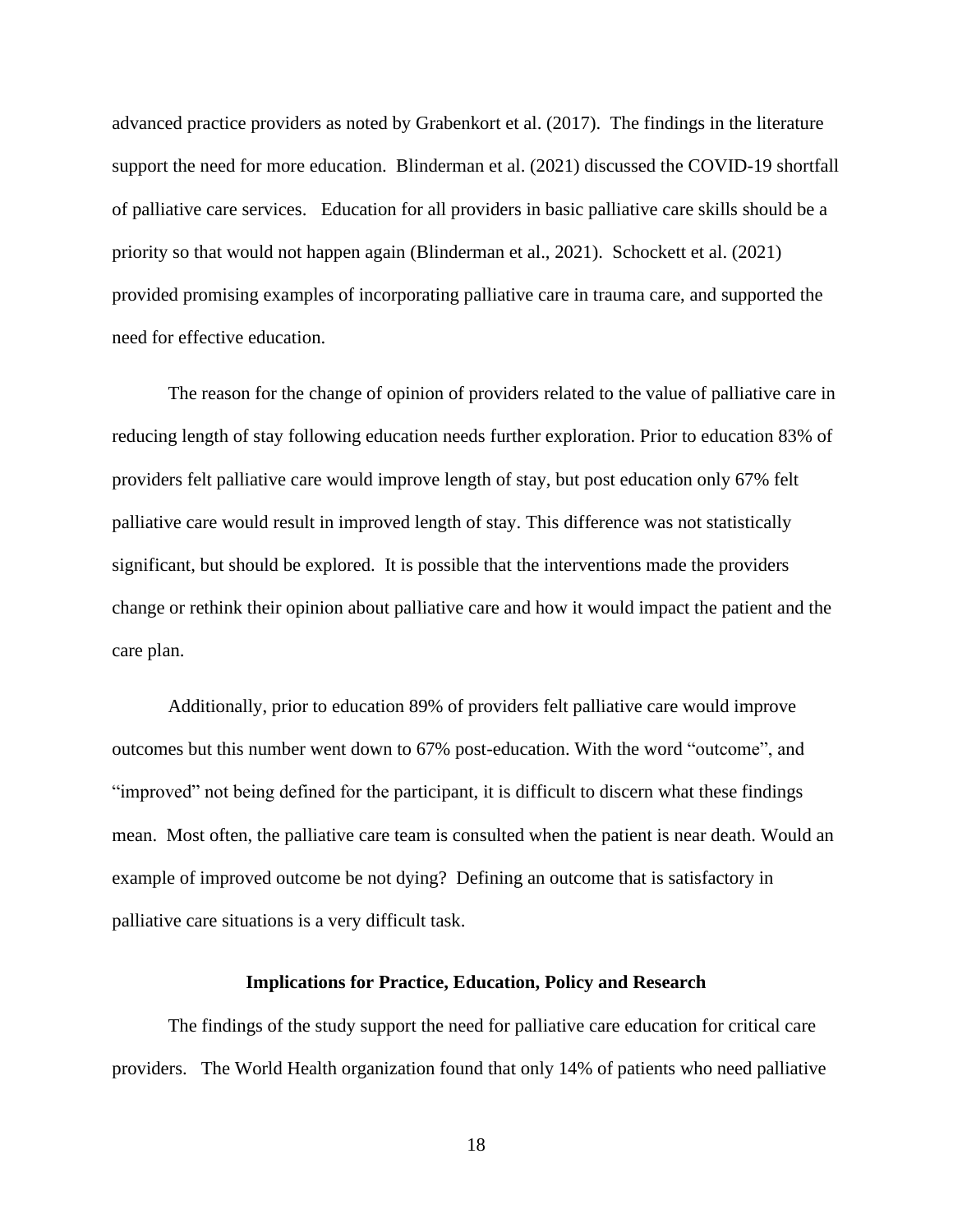care receive it, and the education for the providers is severely lacking (WHO, 2020). This study supports the efforts of the WHO to improve the palliative care education of all providers. The study demonstrated the desire of the providers for education about palliative care. This suggests the need for a possible change in healthcare provider educational curriculum by adding palliative care training during onboarding of providers at the University of Kentucky Medical Center.

This study gives the distinct vision for future studies into what may be the most effective type of palliative care education for the providers. Additionally, the finding of the "family" being the barrier to palliative care consult suggests an opportunity for outreach education for family and patients. How to best educate the family needs to be determined. The findings from this study also have policy implications, in that requirements may need to be added by licensing bodies to require providers to have a specific amount of palliative care focused training at specific intervals, such every five to ten years.

#### **Limitations:**

<span id="page-19-0"></span>There were several limitations to this study, the first being that it was a single center study. Only APPs and PAs within the University of Kentucky Chandler Medical Center participated in the study. Additionally, the recruiting period was only two months. A larger sample size would have been beneficial. This study was limited to cardiac, trauma and pulmonary critical care practitioners and could have been applied to a larger group. The survey did not ask the participants how they personally felt regarding palliative care; this could have given additional insight into the use of palliative care and possible bias. Lastly, the survey did not ask the timing of the code status and end of life discussions with families during their hospital stay. This information could have yielded more insight into the barriers and facilitators to palliative care.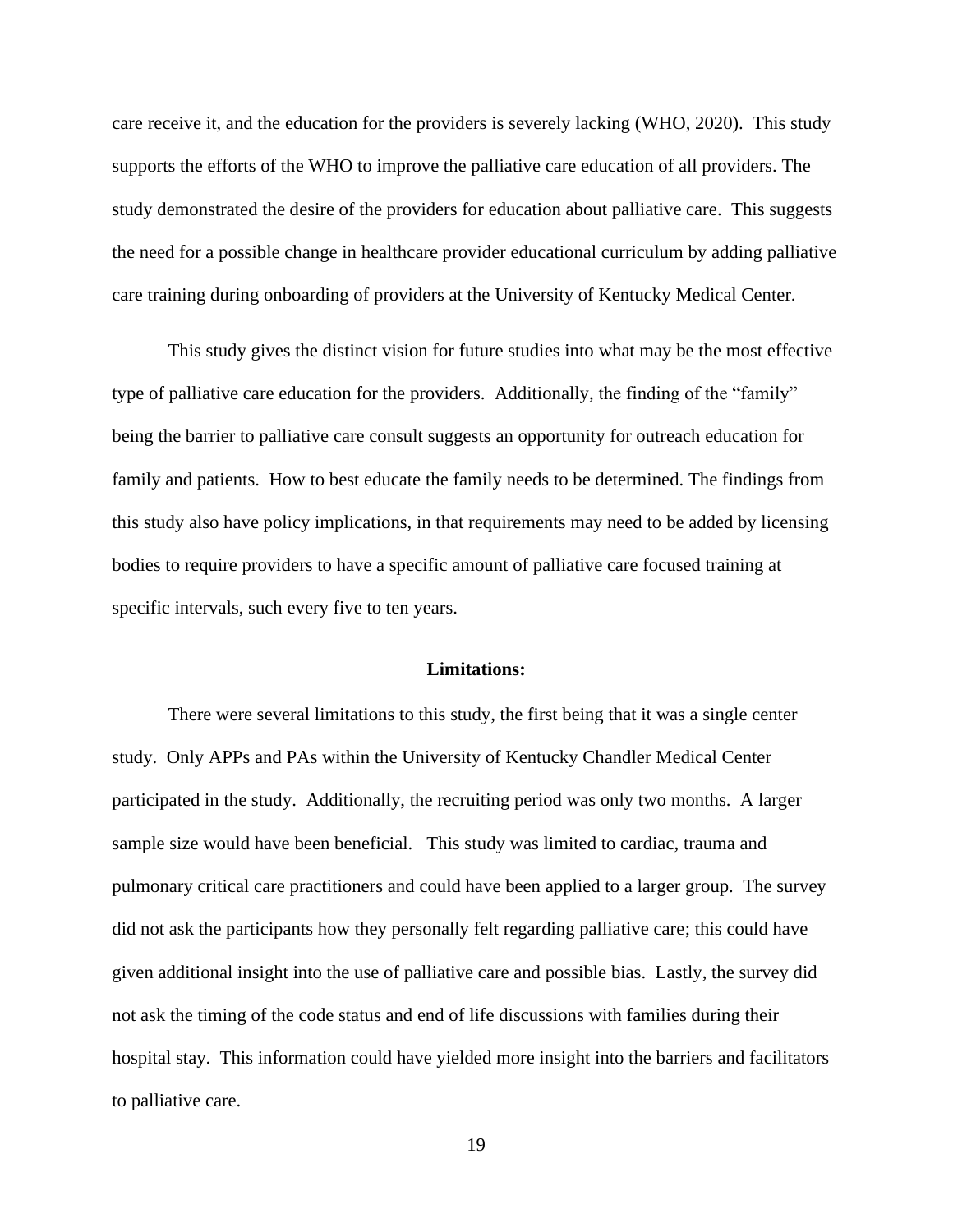This study did not explore if the change in the definition of palliative care that occurred in 2020 had an impact on the need for provider education. Further studies could explore if this new definition can be impactful on timely palliative care intervention, and if the new definition can clarify the questions and confusions surrounding the true definition of palliative care.

#### **Conclusion**

<span id="page-20-0"></span>The population of our world is aging according to the US Census Bureau, North America is the second oldest region in the world. This will continue into 2050 with the aging Baby Boomers who turned 65 in 2011 (Roberts et al., 2018). With the older population comes more difficult conversations about code status and palliative care planning which are skills advanced practice providers need to have.

Advance practice providers currently augment the physicians in the critical care setting to serve over 6 million adults(Halpern et al., 2016). Patients admitted to units such as these have significant disease burden. The provider must be the facilitator of palliative care and discuss plans with family members when the patient is incapacitated. The significant findings of family being the number one barrier to palliative care does suggest that the provider can be the educator. However, the providers themselves need to have education and training prior to being competent and comfortable educating others.

In conclusion, this study found that palliative care is utilized by advanced practice providers, but they are in need of training to bridge the gap until the consult is completed. They feel they need and want additional training to support the families and patients in the critical care setting. Study findings support the literature and the World Health Organization's current efforts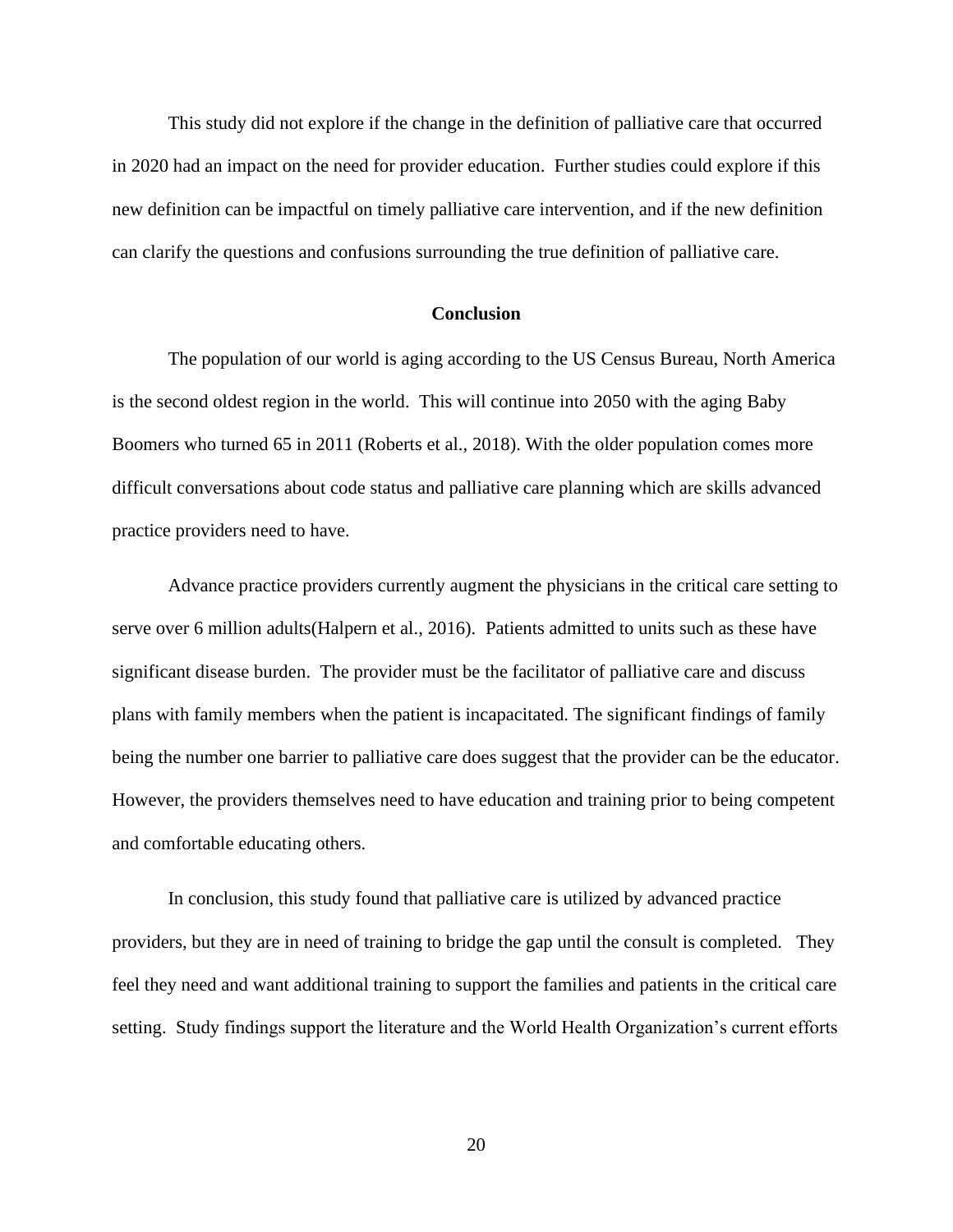to educate providers. Additional research is needed to discover what kind of palliative care education would best serve provider needs and be most effective.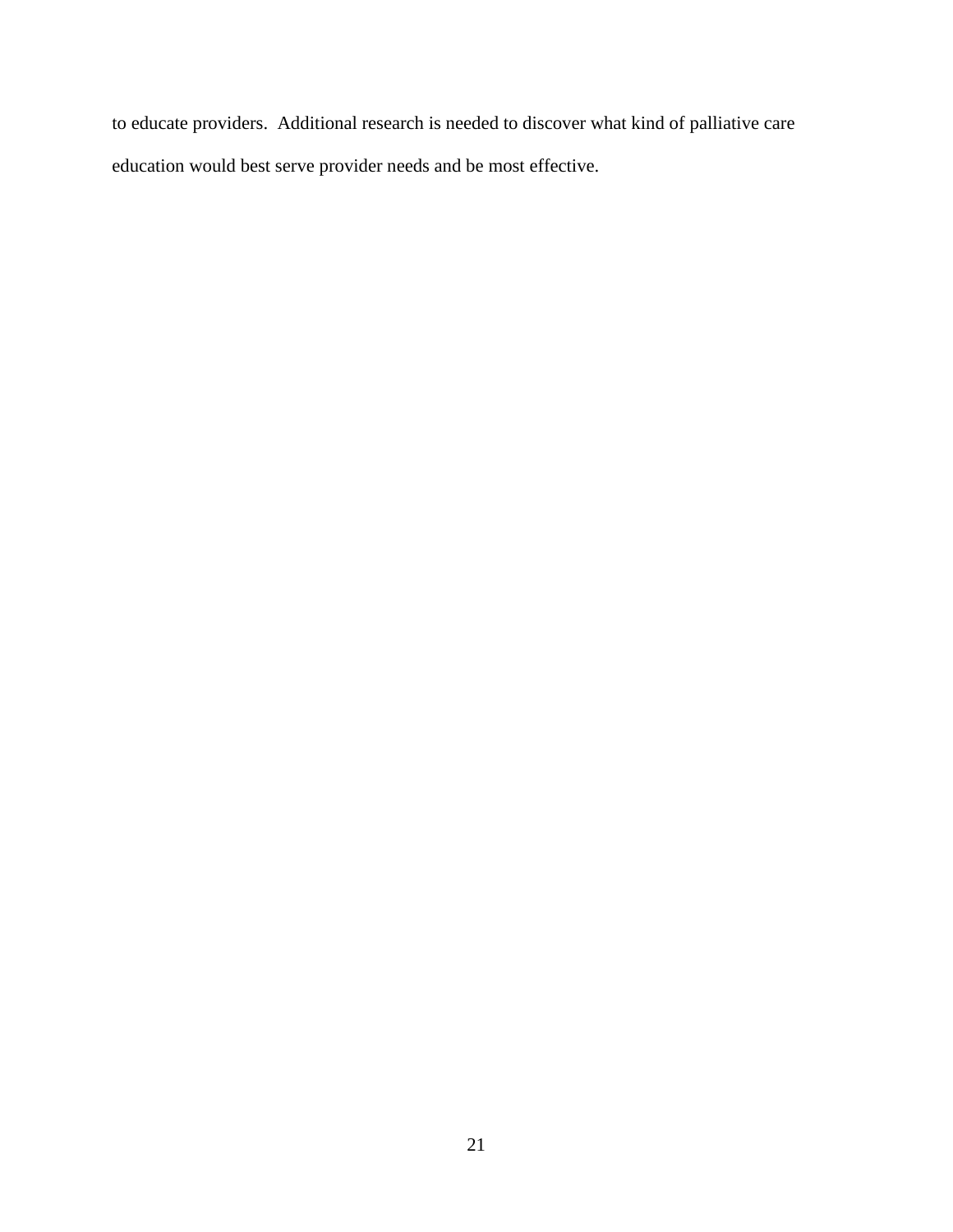#### **References**

- <span id="page-22-0"></span>Aziz HA, Lunde J, Barraco R, Como JJ, Cooper Z, Hayward T 3rd, Hwang F, Lottenberg L, Mentzer C, Mosenthal A, Mukherjee K, Nash J, Robinson B, Staudenmayer K, Wright R, Yon J, Crandall M.(2019) Evidence-based review of trauma center care and routine palliative care processes for geriatric trauma patients; A collaboration from the American Association for the Surgery of Trauma Patient Assessment Committee, the American Association for the Surgery of Trauma Geriatric Trauma Committee, and the Eastern Association for the Surgery of Trauma Guidelines Committee. *Journal Trauma Acute Care Surgery*. Apr;86(4):737-743. doi: 10.1097/TA.0000000000002155. PMID: 30531333.
- Birkhauer, J., Gaab, J., Kossowsky, J., Hasler, S., Krummenacher, P., Werner, C., Gerger, H. (2017). Trust in the Health Care Professional and Health Outcome: A Meta-Anaylsis. *PLoS One*. 12(2). Retrieved from Published online 2017 Feb 7. doi: [10.1371/journal.pone.0170988](https://dx.doi.org/10.1371%2Fjournal.pone.0170988)
- Blinderman, C. D., Adelamn, R., Kumaraih, D., Pan, C. X., Brigit,C. P., Kaley, K., Trongone, N., Spillane, K. (2021). A Comprehensive Approach to Palliative Care During the Coronavirus Pandemic. *Journal of Palliative Care.* 24(7)1017-1022. <https://doi.org/10.1089/jpm.2020.0481>

Center to Advance Palliative Care. (n.d.) Retrieved on February 10, 2021. https://www.capc.org.

Edsall, A., Howard, S., Dwewy, E. N., Siegel, T., Zonies, D., Brasel, K., Cook, M. R., Nagengast, A., K. (2021). Critical Decisions in the Trauma Intensive Care Unit: Are we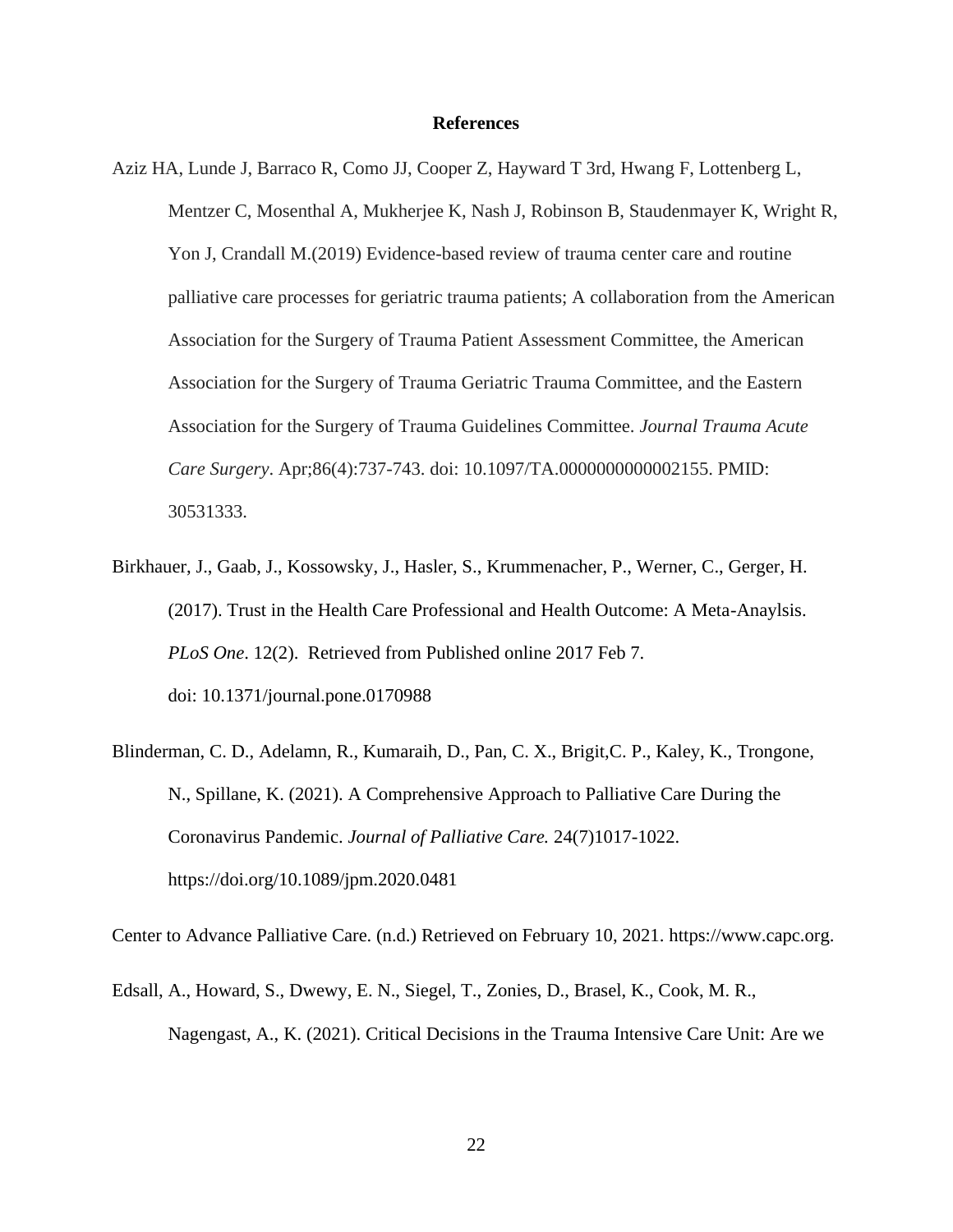Practicing Primary Palliative Care? *Journal of Trauma Acute Care Surgery*. 91(5). 886- 890.

- Halpern, N. A., Goldman, D. A., Tina, K. S. (2016). Trends in critical care beds and use among population groups and Medicare and Medicaid beneficiaries in the United States: 2000- 2010. *Critical Care Medicine*. 44. 190-1499.
- Grabenkort, W. R., Meissen, H., Gregg, S., Coopersmith, C. M. (2017). Acute Care Nurse Practitioners and Physician Assistants in Critical Care: Transforming Education and Practice. *Critical Care Medicine*: 45(7) 1111-1114.
- Jiang, L., Zheng, Z., Zhang, M. (2020). The Incidence of Geriatric Trauma is Increasing and Comparison of Different Scoring Tools for The Prediction of In-Hospital Mortality in Geriatric Trauma Patients. *Would Journal of Emergency Surgery.* 15(59).
- Karlekar, M., Collier,B., Parish, A., Olson, L., Elasy, T. (2014). Utilization and determinants of Palliative Care in Trauma Intensive Care Unit: Results of a National Survey. *Palliative Medicine*. 28(8)1062-1068.
- McAteer, R., Wellbery, C. (2013). Palliative Care: Benefits, and Best Practices. *American Family Physician.* 88(12). 807-813.
- Naib, T., Lahewala, S., Arora, S., Gidwani, U. (2015). Palliative Care in the Cardiac Intensive Care Unit. *American Journal of Cardiology*. 115. 687-690.
- Perrin, K. O., Kazanowski, M. (2015).Overcoming Barriers to Palliative Care Consultation. *Critical Care Nurse*. 35(5)44-52.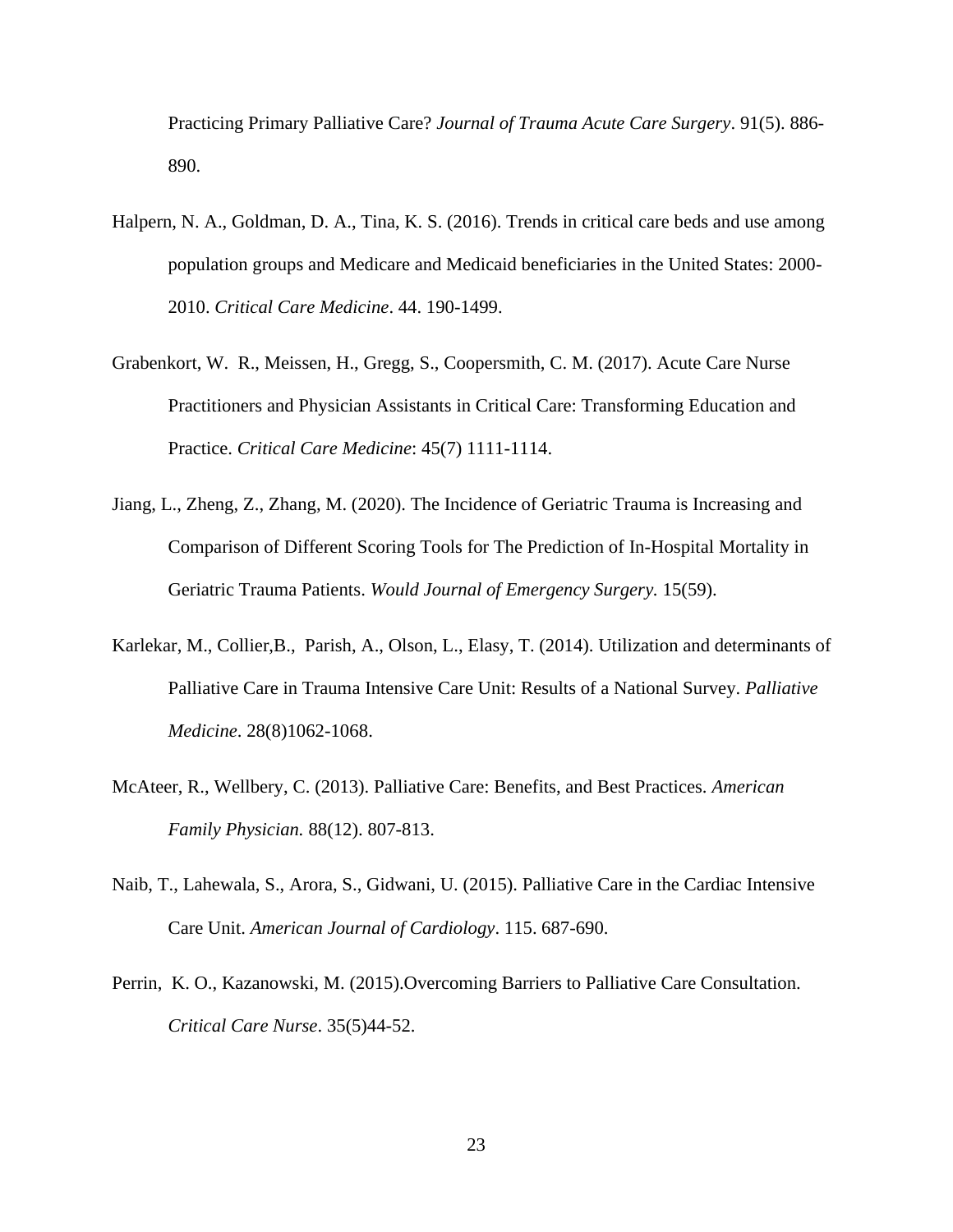- Romero, M. (2019). The Role of Palliative Care in the Cardiac Intensive Care Unit. Healthcare. 7(1), 30. https://doi:10.3390/healthcare7010030.
- Rowe, J., G., Potts, M., McGhie, R., Dinh, A., Engel, I., England, K., Sinclair,C. T. (2021). *Journal of pain and Symptom Management*. 62(6) 1111-1116.
- Schwarz, E. R., He, M., Bharadwaj, P. (2020). Palliative Care Issues for Patients with Heart Failure. *JAMA Network Open*. Retrieved From: https://jamanetwork.com/ on 12/05/2021.
- Schockett, E, R, Prather, C, P, Benjenk, I, Estroff, J, M.2021. Integrating Palliative Care on an Adult Trauma Service. *Journal of Palliative Medicine*. 24(5)668-672. Retrieved from <https://doi.org/10.1089/jpm.2020.0378> .
- Thomas, A., Menon, A., Boruff, J., Rodriguez, A. M., Ahmed, S. (2014). Applications of Social Constructivist Learning Theories in Knowledge Translation for Healthcare Professionals: a Scoping Review. *Implementation Science*. 9 (54). https://doi: 10.1186/1748-5908-954.
- van der Wath, A. E., Toit, P. H. (2015). Learning End of Life Care Within a Constructivist model: Undergraduate Nursing Students' Experiences. *Curationis*. 38(2). [https://dx.doi.org/10.4102/curationis.v38i2.2.1537.](https://dx.doi.org/10.4102/curationis.v38i2.2.1537)
- Western Governors University. (2020) Teaching and Education: What is Constructivism? [https://www.wgu.edu/blog/what-constructivism2005html#close.](https://www.wgu.edu/blog/what-constructivism2005html#close)
- World Health Organization. (2020). Palliative Care. [https://www.who.int/news-room/fact](https://www.who.int/news-room/fact-sheets/detail/palliative-care)[sheets/detail/palliative-care](https://www.who.int/news-room/fact-sheets/detail/palliative-care) .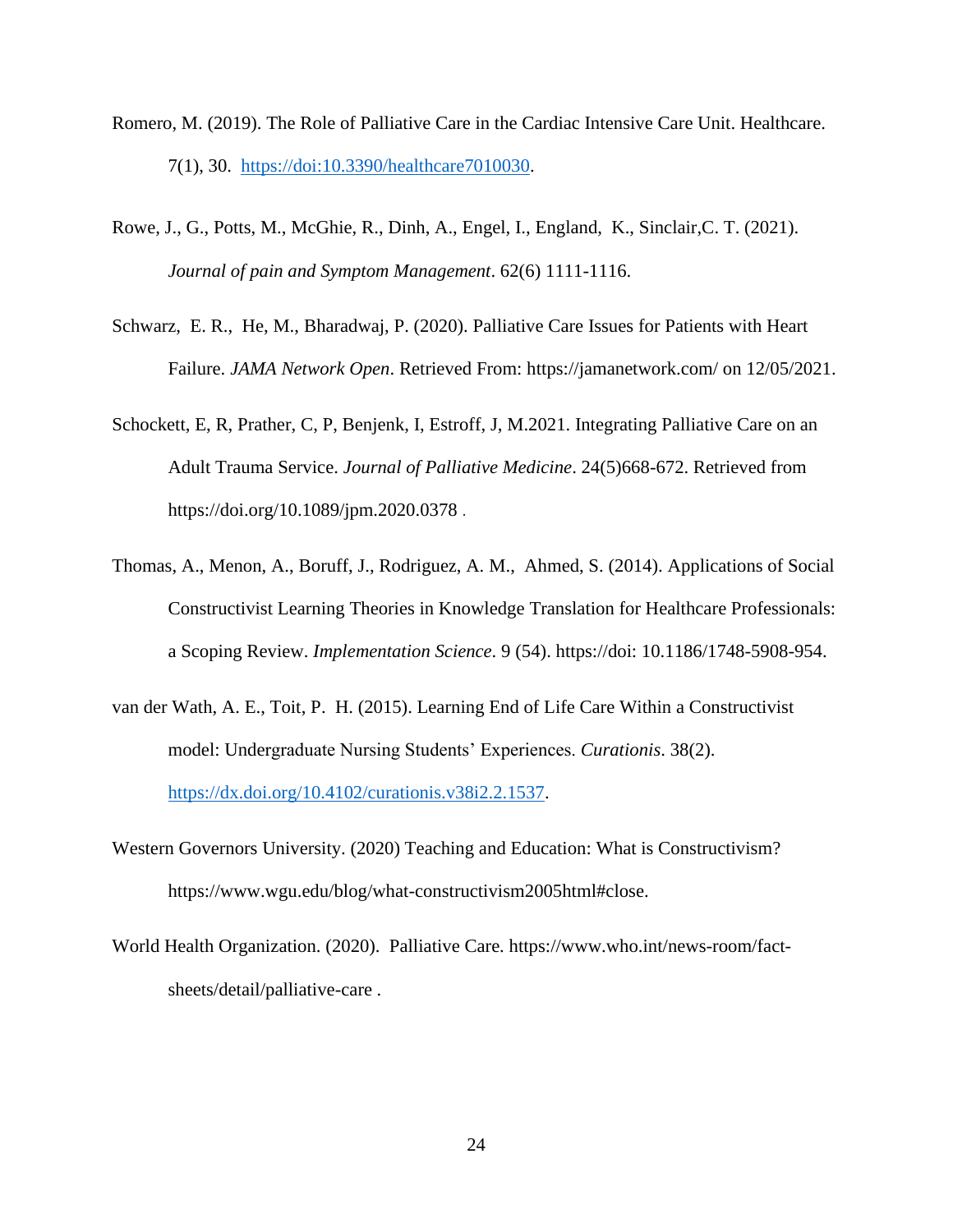# **Tables**

## <span id="page-25-0"></span>**Table 1.**

| <b>Characteristic</b> | $n\left(\frac{0}{0}\right)$ |
|-----------------------|-----------------------------|
| Age:                  |                             |
| $26 - 31$             | 5(27.78%)                   |
| $32-40$               | 6 (33.33%)                  |
| 41 and older          | 7(38.89%)                   |
| Gender:               |                             |
| Male                  | $2(11.11\%)$                |
| Female                | 16 (88.89%)                 |
| Discipline:           |                             |
| <b>APRN</b>           | 16 (88.89%)                 |
| PA                    | $2(11.11\%)$                |

*Descriptive Summary of Demographic Characteristics (N = 18)*

## **Table 2.**

*Palliative Care Education of Providers*

| <b>Characteristic</b>                                                                    | $\mathbf{n}(\%)$                         |
|------------------------------------------------------------------------------------------|------------------------------------------|
| Did you receive Palliative care training during<br>onboarding/formal education?          |                                          |
| Yes<br>N <sub>0</sub><br>Some/not enough                                                 | $2(11.1\%)$<br>13 (72.2%)<br>$3(16.6\%)$ |
| Would you like additional palliative care<br>training?<br>Yes<br>Maybe<br>N <sub>0</sub> | $9(50\%)$<br>$7(38.8\%)$<br>$2(11.1\%)$  |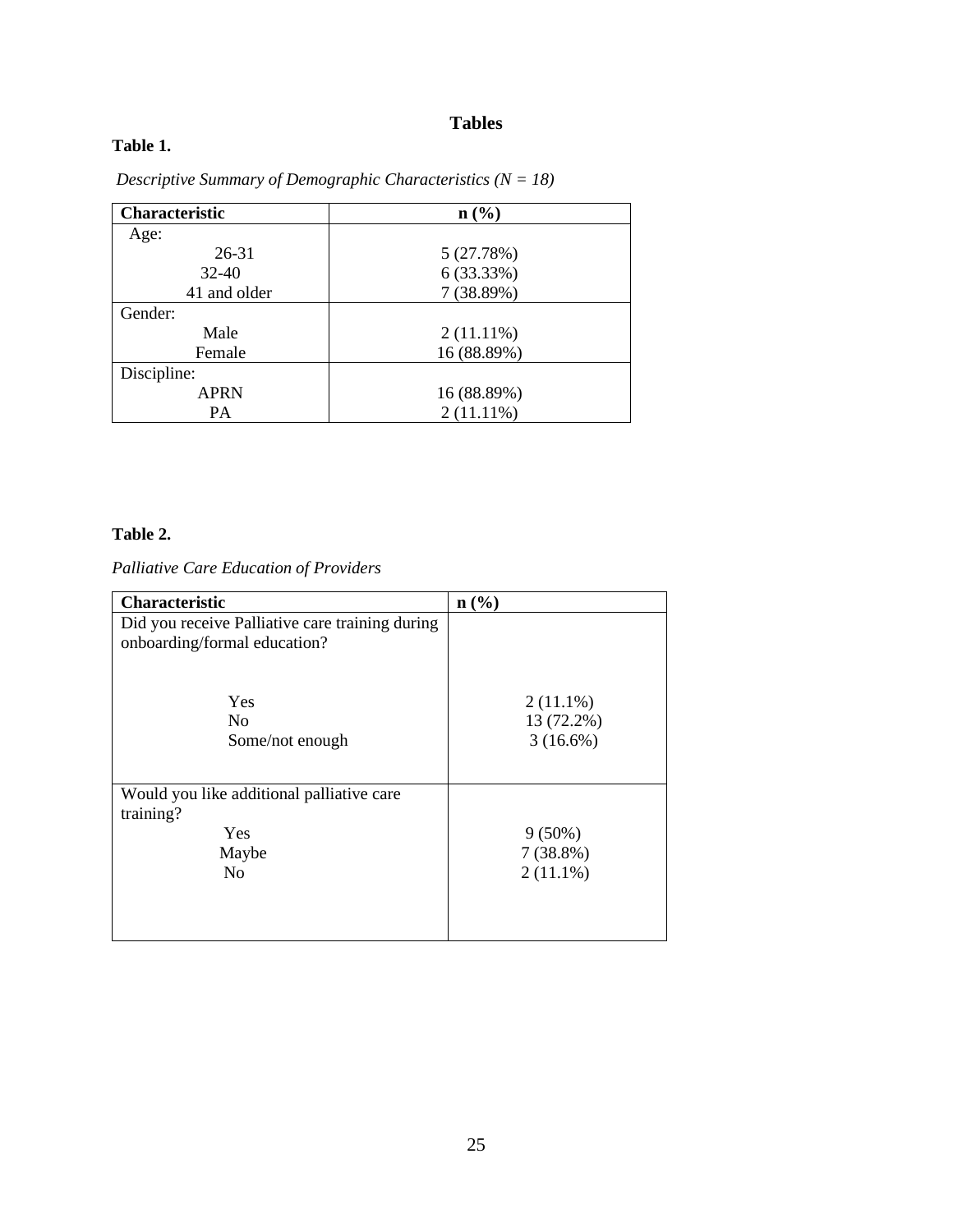## **Table 3.**

| Characteristic       | <b>Pre-intervention</b> | <b>Post-intervention</b> | $\boldsymbol{p}$ |
|----------------------|-------------------------|--------------------------|------------------|
|                      | $n n (\%)$              | $\mathbf{n}(\%)$         |                  |
| Improved Length of   |                         |                          | .29              |
| stay with palliative |                         |                          |                  |
| care consult?        |                         |                          |                  |
|                      |                         |                          |                  |
| Definitely yes       | $9(50.00\%)$            | 10 (55.56%)              |                  |
| Probably yes         | 6 (33.33%)              | $2(11.11\%)$             |                  |
| Might/Might not      | 3(16.67%)               | $2(11.11\%)$             |                  |
| Probably no          | $0(0.00\%)$             | 4(22.22%)                |                  |
| Definitely no        | $0(0.00\%)$             | $0(0.0\%)$               |                  |
| Outcomes of patient  |                         |                          | .09              |
| improved with        |                         |                          |                  |
| palliative care?     |                         |                          |                  |
|                      |                         |                          |                  |
| Definitely yes       |                         |                          |                  |
| Probably yes         | 14 (77.78%)             | $11(61.11\%)$            |                  |
| Might/Might not      | $2(11.11\%)$            | $1(5.56\%)$              |                  |
| Probably no          | $2(11.11\%)$            | 3(16.67%)                |                  |
| Definitely no        | $0(0.00\%%$             | $2(11.11\%)$             |                  |
|                      | $0(0.00\%)$             | $1(5.56\%)$              |                  |

*Pre and Post Intervention Data: Palliative Care Impact on Length of Stay/Outcomes*

### **Table 4**.

*Pre and post Intervention Data: Barriers/Facilitators to Palliative Care*

| Characteristic                         | <b>Pre-intervention</b> * $n$ (%) | Post-intervention $n$ (%) |
|----------------------------------------|-----------------------------------|---------------------------|
| Barrier to Palliative care consult     |                                   |                           |
|                                        |                                   |                           |
| Family                                 | 10(55.56%)                        | 7(38.89%)                 |
| Patient                                | 4(22.22%)                         | $4(22.22\%)$              |
| Attending                              | 5(27.78%)                         | 7(38.89%)                 |
| Provider                               | $1(5.56\%)$                       | $0(0.00\%)$               |
| Facilitator to Palliative care consult |                                   |                           |
|                                        |                                   |                           |
| Family                                 | $2(11.11\%)$                      | 3(16.67%)                 |
| Patient                                | $2(11.11\%)$                      | 1(5.56%)                  |
| Attending                              | 2(22.22%)                         | $2(11.11\%)$              |
| Provider                               | 18 (100.00%)                      | 12 (66.67%)               |

\* Note: On the pre-survey, participants were asked to indicate all that apply; on the post-survey, participants chose only one barrier per question and one facilitator per question.